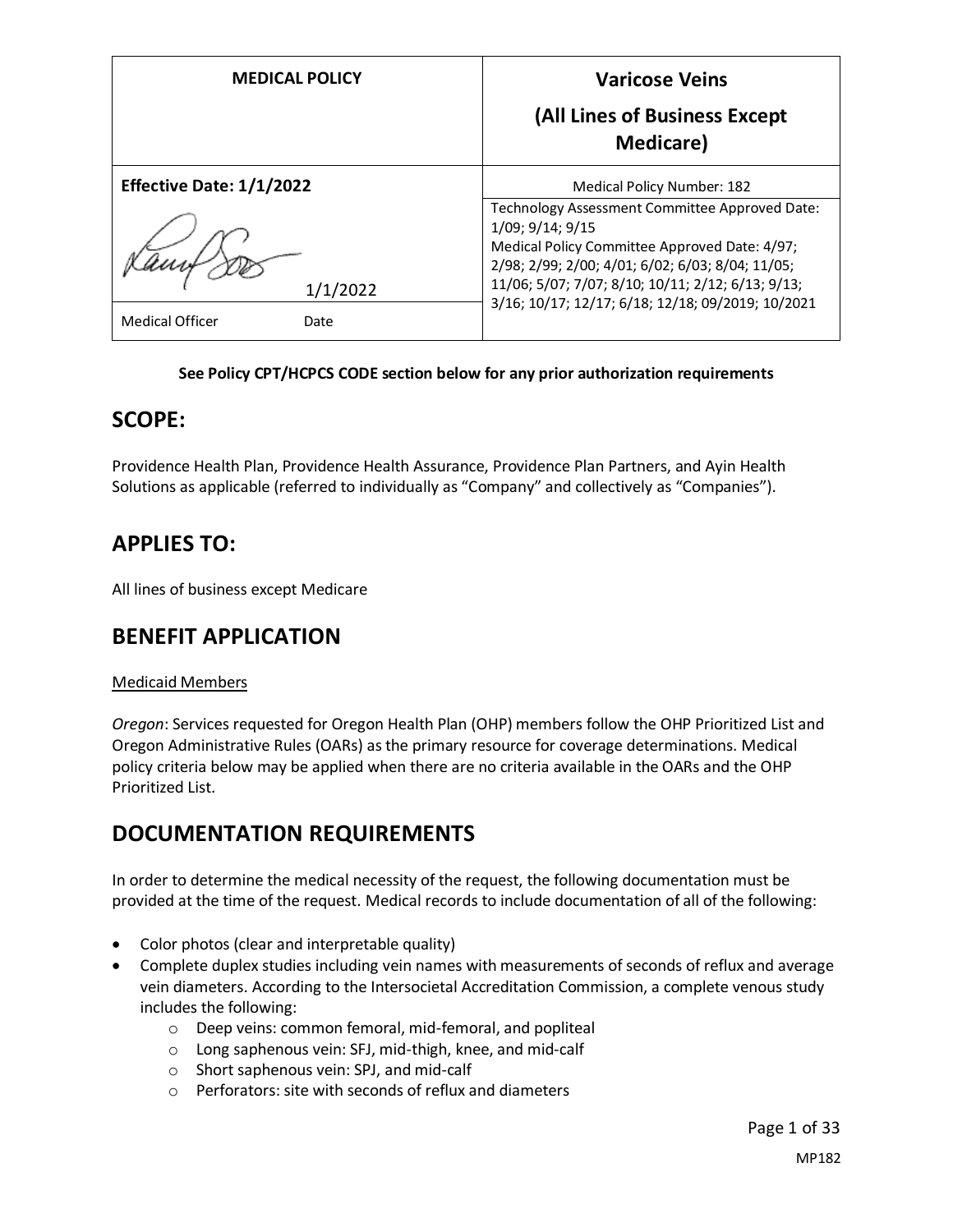- o Branch tributaries: site with seconds of reflux and diameters
- o Varicose veins (varices): diameters
- Complete medical history and physical examination, including the specific activities of daily living impaired, and how this affects daily and/or occupational function
- If required per medical necessity criteria, the conservative therapy treatment plan and the results of this therapy.
- The procedure requested, including:
	- o Specific veins to be treated
	- o Number of treatment sessions being requested

# **POLICY CRITERIA**

### **Notes:**

- Member benefits, which address coverage or non-coverage of specific services, may vary.
- Member benefit contract language takes precedent over medical policy.
- Drugs/Devices must be FDA-approved specifically for the procedure recommended to treat the condition.
- Duplex scanning must be performed by:
	- o An accredited facility (e.g., Intersocietal Accreditation Commission [IAC]); or
	- $\circ$  A licensed vascular sonographer and read by a board-certified vascular/cardiothoracic surgeon or a board-certified physician who is accredited by APCA (Alliance for Physician Certification & Advancement) for RPVI (Registered Physician in Vascular Interpretation).
- See policy description section for the clinical, etiologic, anatomic, and pathophysiologic (CEAP) clinical findings classification [\(Table. 1\)](#page-10-0), venous nomenclature [\(Table. 2\)](#page-26-0), and associated terminology [\(Table. 3\)](#page-26-0).

### **Ligation/Excision/Stripping**

- I. Ligation/excision/stripping of the great saphenous vein (GSV), small saphenous veins (SSV), or anterior accessory saphenous vein (AASV) for the treatment of symptomatic varicose veins may be considered **medically necessary and covered** when **at least one** of the following criteria (A.- C.) are met:
	- A. The patient is experiencing itching, discomfort, or heaviness in the leg(s) due to a varicosity confirmed by physical examination, and meets **all** of the following (1.-4.) criteria:
		- 1. The patient's symptoms interfere with instrumental activities of daily living (e.g., bathing, feeding, household duties, and/or job activities); **and**
		- 2. The patient's symptoms persist after conservative therapy for **at least** 6 weeks (e.g., exercise, leg elevation, and/or compressive therapy); **and**
		- 3. Superficial venous reflux ≥ 500 milliseconds as measured by duplex ultrasound (US); **and**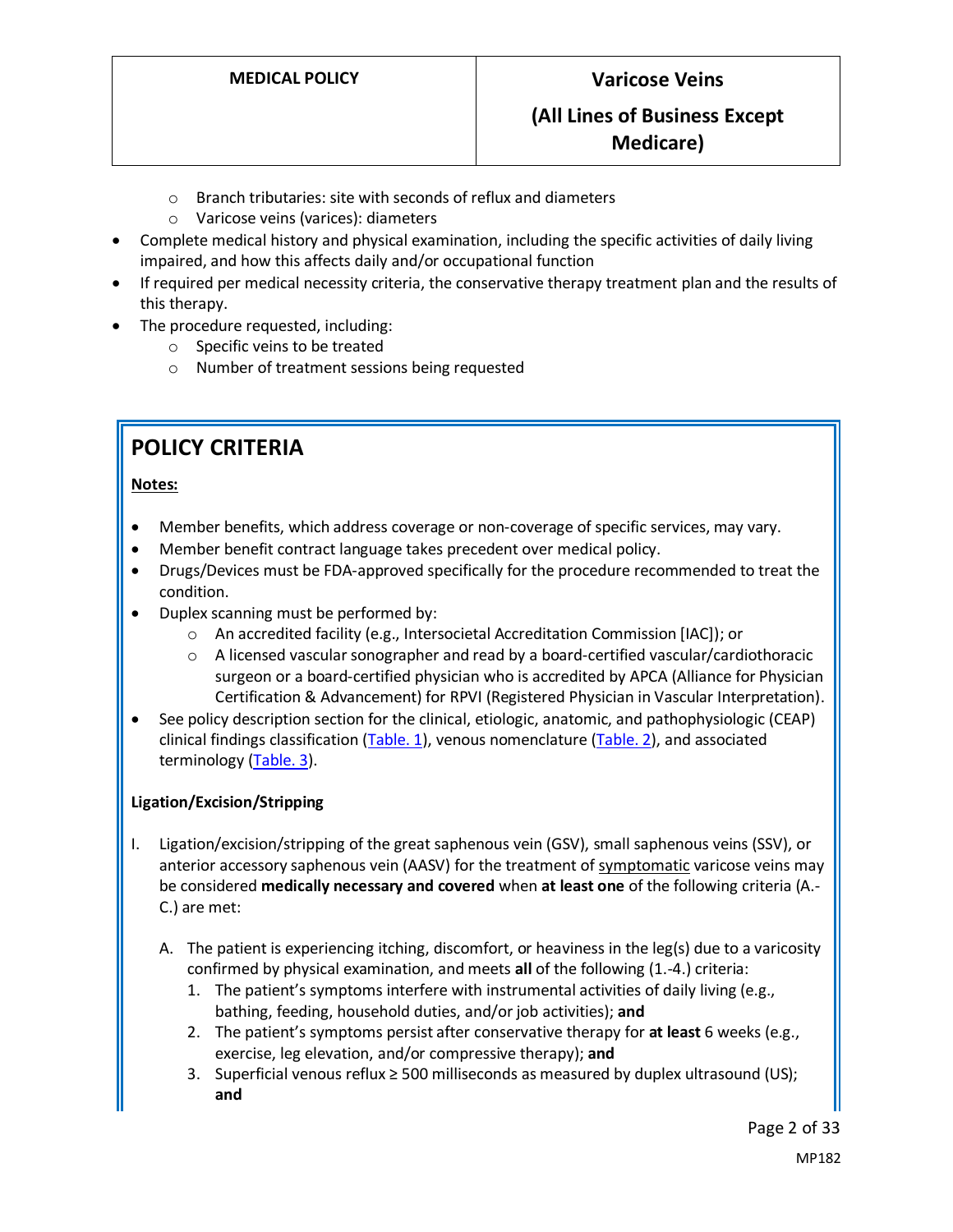- 4. Endovenous intervention (e.g., ablation) is not feasible; **or**
- B. The patient has been diagnosed with a superficial thrombophlebitis, and meets **both** of the following (1. **and** 2.) criteria:
	- 1. The patient is continuing to experience thrombophlebitis after treatment with **at least one** of the following (a.-c.):
		- a. NSAIDs or acetaminophen for **at least** 3 weeks; **or**
		- b. Low molecular weight heparin (LMWH) for **at least** 6 weeks; **or**
		- c. Fondaparinux for **at least** 6 weeks; **and**
	- 2. Endovenous intervention (e.g., ablation) is not feasible; **or**
- C. The patient is experiencing a significant hemorrhage or recurrent bleeding from a superficial varicosity and endovenous intervention (e.g., ablation) is not feasible.
- II. Ligation/excision/stripping is considered **not medically necessary and is not covered** when criterion I. above is not met.

#### **Subfascial Endoscopic Perforating Vein Surgery (SEPS)**

- III. Subfascial Endoscopic Perforating Vein Surgery (SEPS) for the treatment of incompetent perforator veins may be considered **medically necessary and covered** when **all** of the following (A.-C.) criteria are met:
	- A. Venous reflux ≥ 500 milliseconds; **and**
	- B. Vein diameter ≥ 3.5 millimeters; **and**
	- C. Located beneath an active or healed venous ulcer.
- IV. Subfascial Endoscopic Perforator Vein Surgery (SEPS) is considered **not medically necessary and is not covered** when criterion III. above is not met.

#### **Ambulatory Phlebectomy**

- V. Ambulatory phlebectomy for the treatment of symptomatic varicose veins may be considered **medically necessary and covered** when **at least one** of the following (A.-C.) criteria are met:
	- A. The patient is experiencing itching, discomfort, or heaviness in legs due to a varicosity confirmed by physical examination, and meets **all** of the following (1.-5.) criteria:
		- 1. The patient's symptoms interfere with instrumental activities of daily living (e.g., bathing, feeding, household duties, and/or job activities); **and**
		- 2. The patient's symptoms persist after conservative therapy for **at least** 6 weeks (e.g., exercise, leg elevation, and/or compressive therapy); **and**
		- 3. Superficial venous reflux ≥ 500 milliseconds as measured by duplex ultrasound (US); **and**
		- 4. There is associated superficial venous incompetence of the greater saphenous vein, small saphenous vein, and/or anterior accessory saphenous vein; **and**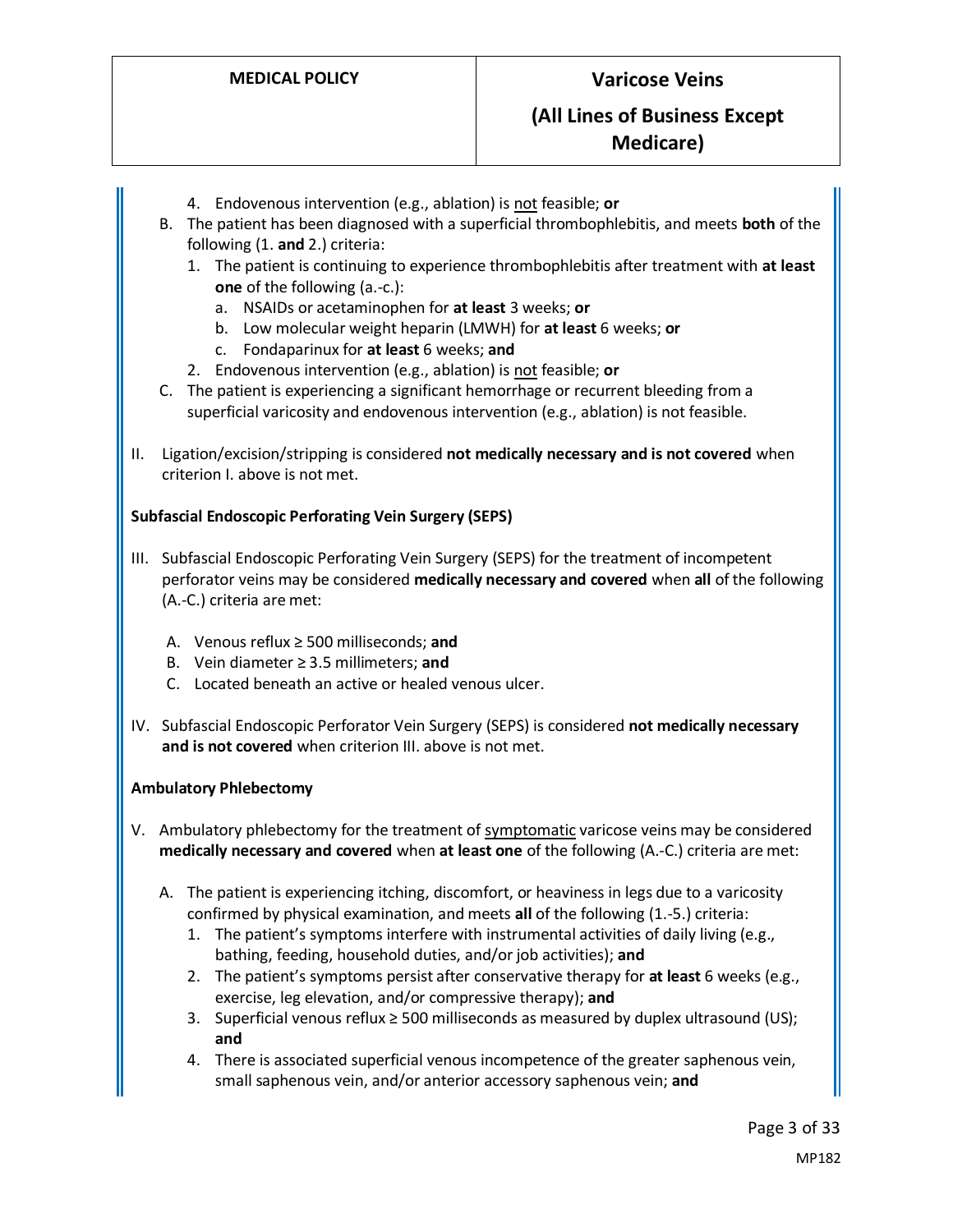- 5. The ambulatory phlebectomy procedure is performed with saphenous vein ablation, either concurrently or at a later stage; **or**
- B. The patient has been diagnosed with a superficial thrombophlebitis that is refractory to **at least one** of the following (1.-3.) treatments:
	- 1. NSAIDs or acetaminophen for **at least** 3 weeks; **or**
	- 2. Low molecular weight heparin (LMWH) for **at least** 6 weeks; **or**
	- 3. Fondaparinux for **at least** 6 weeks; **or**
- C. The patient is experiencing a significant hemorrhage or recurrent bleeding from a superficial varicosity.
- VI. Ambulatory phlebectomy is considered **not medically necessary and is not covered** when criterion. V above is not met.

#### **Endovenous Ablation (Laser or Radiofrequency)**

- VII. Endovenous ablation (laser or radiofrequency) of the great saphenous vein (GSV), small saphenous veins (SSV), or anterior accessory saphenous vein (AASV) for the treatment of chronic venous insufficiency may be considered **medically necessary and covered** when **at least one** of the following (A.-E.) criteria are met:
	- A. The patient has an active venous ulcer and **both** of the following (1. and 2.) criteria are met:
		- 1. Venous reflux is ≥ 500 milliseconds as measured by duplex ultrasound (US); **and**
		- 2. The venous ulcer is refractory to **at least** 6 weeks of wound care with dressing and **at least** 6 weeks of compression hose (20 to 30 mmHg); **or**
	- B. The patient has a healed venous ulcer and venous reflux is ≥ 500 milliseconds as measured by duplex ultrasound (US); **or**
	- C. The patient has been diagnosed with lipodermatosclerosis that is refractory to compression hose for **at least** 6 weeks and saphenous vein reflux is ≥ 500 milliseconds as measured by duplex ultrasound (US); **or**
	- D. The patient has been diagnosed with lipodermatosclerosis and perforator vein reflux is ≥ 500 milliseconds as measured by duplex ultrasound and a saphenous reflux procedure is planned; **or**
	- E. The patient has lower limb edema or pigmentation or eczema and **both** of the following (1. **and** 2.) criteria are met:
		- 1. Superficial vein reflux ≥ 500 milliseconds as measured by duplex ultrasound (US); **and**
		- 2. The symptoms are refractory to **all** of the following (a.-c.) treatments:
			- a. Compression hose (20 to 30 mmHg) for **at least** six weeks; **and**
			- b. Physical therapy or home exercise for **at least** 6 weeks; **and**
			- c. Leg elevation for **at least** 6 weeks.
- VIII. Endovenous ablation (laser or radiofrequency) of the great saphenous vein (GSV), small saphenous veins (SSV), or anterior accessory saphenous vein (AASV) for the treatment of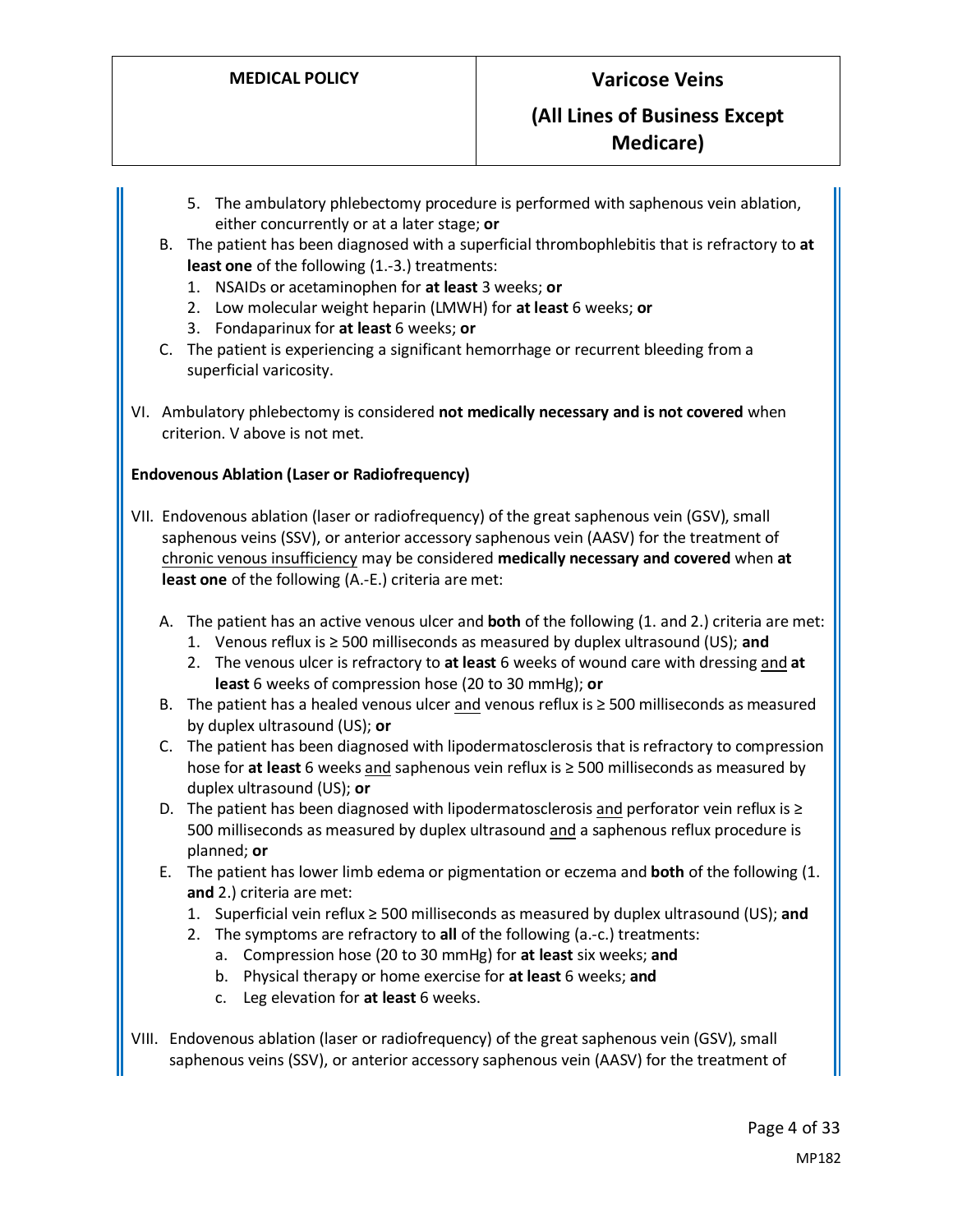<span id="page-4-0"></span>symptomatic varicose veins may be considered **medically necessary and covered** when **at least one** of the following (A.-C.) criteria are met: A. The patient is experiencing itching, discomfort, or heaviness in legs due to a varicosity confirmed by physical examination, and meets **all** of the following (1.-3) criteria: 1. The patient's symptoms interfere with instrumental activities of daily living (e.g., bathing, feeding, household duties, and/or job activities); **and** 2. The patient's symptoms persist after conservative therapy for **at least** 6 weeks (e.g., exercise, leg elevation, and/or compressive therapy); **and** 3. Superficial venous reflux ≥ 500 milliseconds as measured by duplex ultrasound (US); **or** B. The patient has been diagnosed with a superficial thrombophlebitis that is refractory to **at least one** of the following (1.-3.) treatments: 1. NSAIDs or acetaminophen for **at least** 3 weeks; **or** 2. Low molecular weight heparin (LMWH) for **at least** 6 weeks; **or** 3. Fondaparinux for **at least** 6 weeks; **or** C. The patient is experiencing a significant hemorrhage or recurrent bleeding from a superficial varicosity. IX. Endovenous ablation (laser or radiofrequency) for the treatment of recurrent or residual superficial venous reflux of the great saphenous vein (GSV) or small saphenous vein (SSV) may be considered **medically necessary and covered** when criteria VII. or VIII. above is met. X. Endovenous ablation (laser or radiofrequency) for the treatment of a known anatomical duplicate of the greater saphenous vein may be considered **medically necessary and covered** when criterion VII. or VIII. above is met. XI. Endovenous ablation (laser or radiofrequency) for the treatment of perforator vein incompetence is considered **medically necessary and covered** when **all** of the following (A.-C.) criteria are met: A. Venous reflux ≥ 500 milliseconds as measured by duplex ultrasound (US); **and**  B. Vein size ≥ 3.5 millimeters; **and** C. Located underneath an active or healed venous ulcer. XII. Endovenous ablation (laser or radiofrequency) is considered **not medically necessary and is not covered** when criteria V., VI, VII., VIII., IX., X., or XI. above is not met. XIII. Repeat venous studies using duplex ultrasound following endovenous ablation may be considered **medically necessary and covered** when performed **within one week** of the ablation procedure.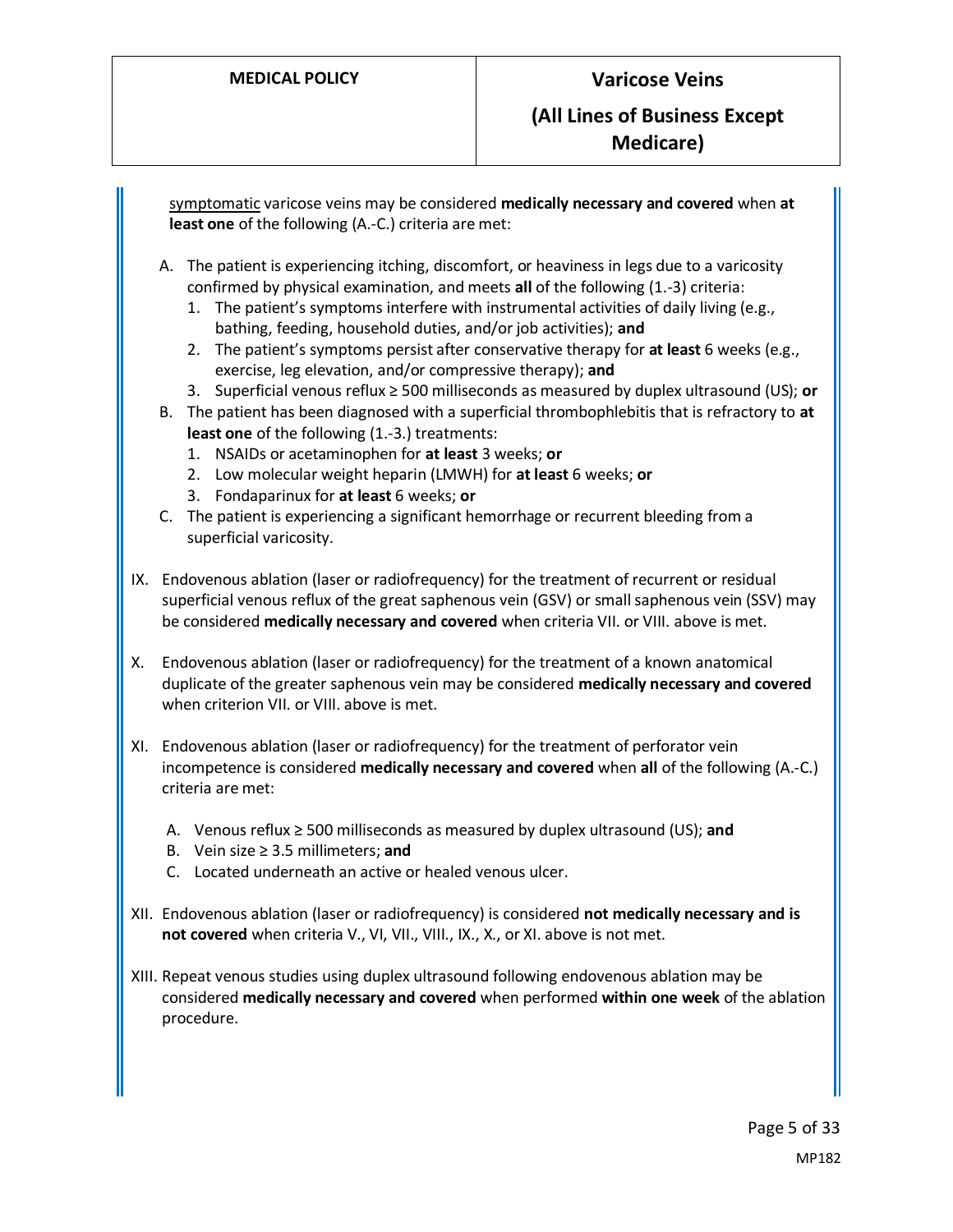### **Sclerotherapy**

- XIV. Foam sclerotherapy (i.e., Varithena™) of the greater saphenous vein (GSV), small saphenous vein (SSV), or anterior accessory saphenous vein (AASV) for the treatment of chronic venous insufficiency may be considered **medically necessary and covered** when **at least one** of the following (A.-E.) criteria are met:
	- A. The patient has an active venous ulcer and **both** of the following (1. **and** 2.) criteria are met:
		- 1. Venous reflux is ≥ 500 milliseconds as measured by duplex ultrasound (US); **and**
		- 2. The venous ulcer is refractory to **at least** 6 weeks of wound care with dressing and **at least** 6 weeks of compression hose; **or**
	- B. The patient has a healed venous ulcer and venous reflux is ≥ 500 milliseconds as measured by duplex ultrasound (US); **or**
	- C. The patient has been diagnosed with lipodermatosclerosis and **both** of the following (1. **and** 2.) criteria are met:
		- 1. The symptoms are refractory to compression hose for at least 6 weeks; **and**
		- 2. Saphenous vein reflux is ≥ 500 milliseconds as measured by duplex ultrasound (US); **or**
	- D. The patient has lower limb edema or pigmentation or eczema and **both** of the following (1. **and** 2.) criteria are met:
		- 1. Venous reflux ≥ 500 milliseconds as measured by duplex ultrasound; **and**
		- 2. The symptoms are refractory to **all** of the following (a.-c.) treatments:
			- a. Compression hose for **at least** six weeks; and
			- b. Physical therapy or home exercise for **at least** 6 weeks; and
			- c. Leg elevation for **at least** 6 weeks.
- XV. Foam sclerotherapy (i.e., Varithena™) of the greater saphenous vein (GSV), small saphenous vein (SSV), or anterior accessory saphenous vein (AASV) for the treatment of symptomatic varicose veins may be considered **medically necessary and covered** when **at least one** of the following (A.-B.) criteria are met:
	- A. The patient is experiencing itching, discomfort, or heaviness in legs due to a varicosity confirmed by physical examination, and meets **all** of the following (1.-3) criteria:
		- 1. The patient's symptoms interfere with instrumental activities of daily living (e.g., bathing, feeding, household duties, and/or job activities); **and**
		- 2. The patient's symptoms persist after conservative therapy for **at least** 6 weeks (e.g., exercise, leg elevation, and/or compressive therapy); **and**
		- 3. Superficial venous reflux ≥ 500 milliseconds as measured by duplex ultrasound (US); **or**
	- B. The patient is experiencing a significant hemorrhage or recurrent bleeding from a superficial varicosity.
- XVI. Foam sclerotherapy (i.e., Varithena™) for the treatment of recurrent or residual symptomatic chronic venous disease may be considered **medically necessary and covered** when **both** of the following (A. **and** B.) criteria are met:

Page 6 of 33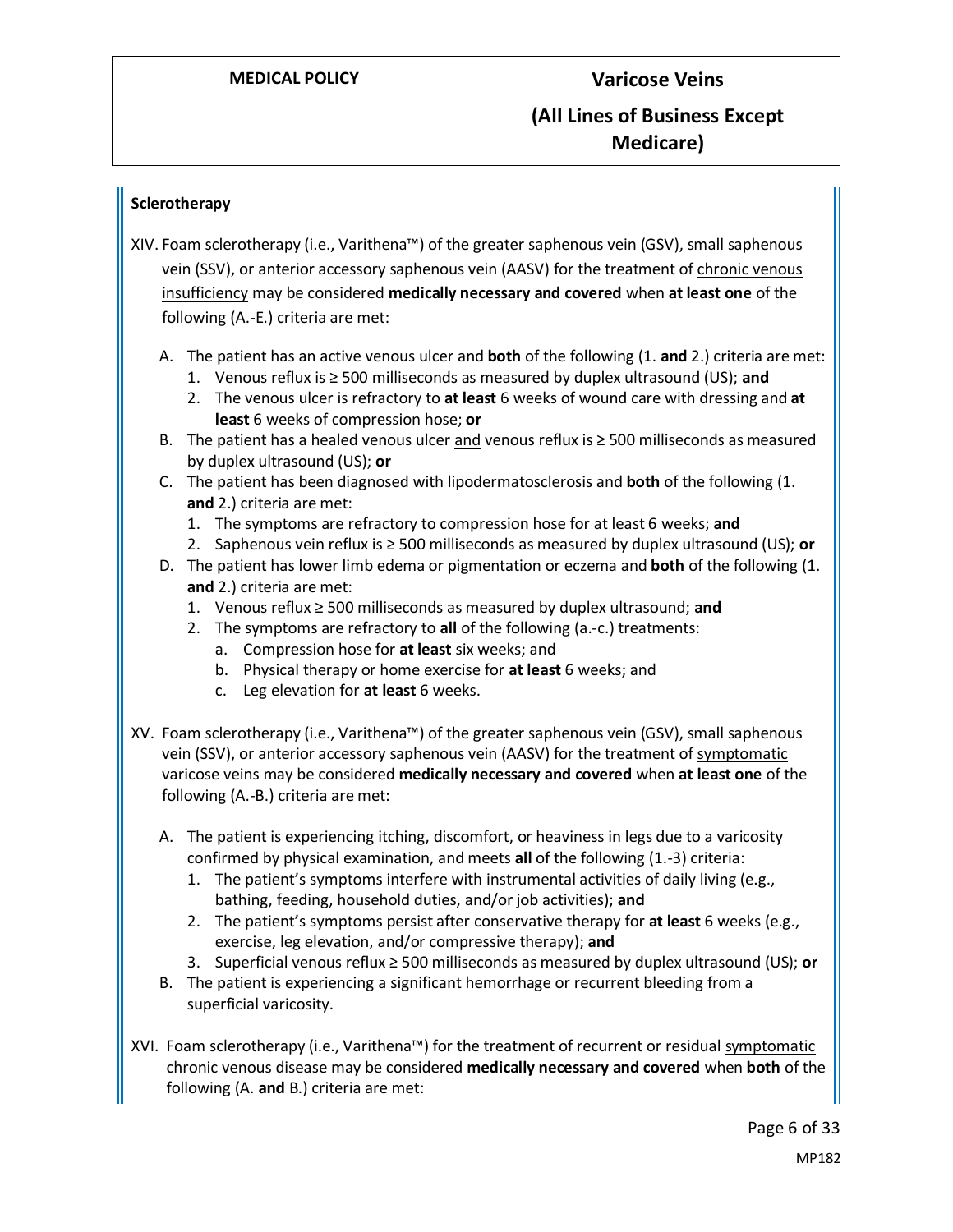- A. The patient has had a prior saphenous vein procedure; **and**
- B. Criterion XIV. or XV. above are met.

XVII. Foam sclerotherapy (i.e., Varithena™) for the treatment of incompetent perforator veins is considered **medically necessary and covered** when **all** of the following (A.-C.) criteria are met:

- A. Venous reflux ≥ 500 milliseconds as measured by duplex ultrasound (US); **and**
- B. Vein diameter of ≥ 3.5 millimeters; **and**
- C. Located underneath an active or healed venous ulcer.

XVIII.Foam sclerotherapy (i.e., Varithena™) is considered **not medically necessary and is not covered** when criteria XIV., XV., XVI., or XVII. above is not met.

#### **Not Medically Necessary Treatments**

- XIX. Transilluminated powered phlebectomy is considered **not medically necessary and is not covered** for any indication, including, but not limited to, chronic venous insufficiency or varicose veins.
- XX. Endovascular embolization with a cyanoacrylate adhesive (e.g., VenaSeal™) has similar efficacy to but is more costly than standard treatments; therefore, it does not meet the definition of medical necessity and is considered **not medically necessary and not covered** for any indication (see [Definition: Medical Necessity,](https://www.providencehealthplan.com/-/media/providence/website/pdfs/providers/medical-policy-and-provider-information/medical-policies/php_definition_medical_necessity.pdf?sc_lang=en&rev=e3e9cd66f4444339960efb52bc1d46e0&hash=7197857F75A048F4AA2CE594C987CD89) criterion I.D.).
- XXI. Repeat venous studies using duplex ultrasound (with the exception of criterion XIII.) within 6 months of the most recent treatment in the absence of new symptoms is considered **not medically necessary and is not covered**.

Note: Repeat venous studies using duplex ultrasound **within one week following endovenous ablation** may be considered medically necessary. Se[e criterion XIII.](#page-4-0) above.

#### **Investigational Treatments**

- XXII. Mechanochemical Endovenous Ablation (MOCA) (e.g., Clarivein) is considered **investigational and is not covered** for any indication, including, but not limited to, chronic venous insufficiency or varicose veins.
- XXIII. Cryoablation (i.e., cryostripping or cryofreezing) is considered **investigational and is not covered** for any indication, including, but not limited to, chronic venous insufficiency or varicose veins.

### **Cosmetic Treatments**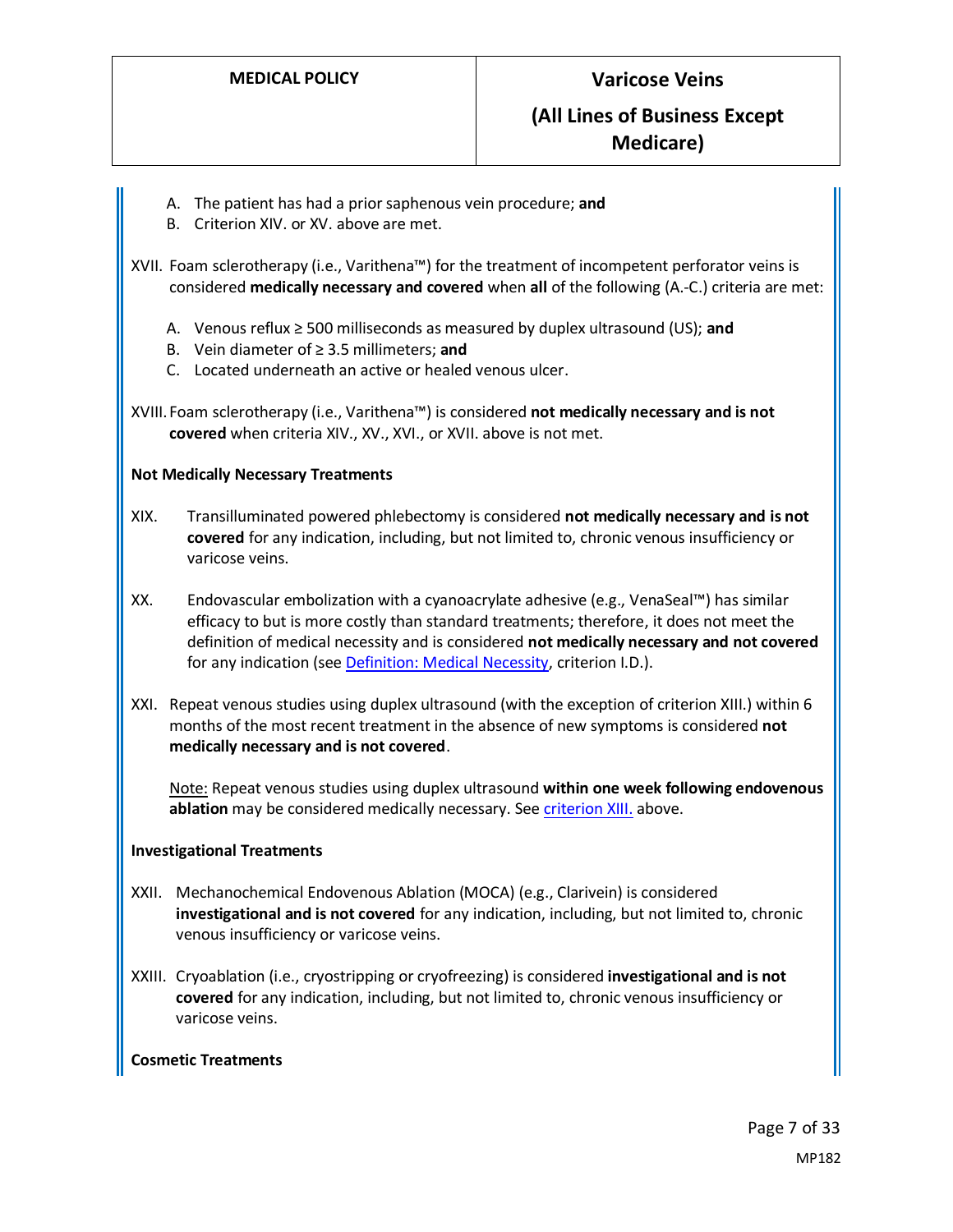- XXIV. Any treatment of telangiectasias or reticular veins is considered **cosmetic and is not covered**.
- XXV. Treatment of asymptomatic varicose veins is considered **cosmetic and is not covered**.
- XXVI. Liquid sclerotherapy (i.e., Asclera<sup>®</sup>) is considered **cosmetic and is not covered**.
- XXVII. Photothermal sclerosis (i.e., intense pulsed light source)(e.g., PhotoDerm® Vasculight) is considered **cosmetic and is not covered**.

# **BILLING GUIDELINES**

- There is no specific CPT code to report foam sclerotherapy; therefore, this procedure might be billed with codes for sclerotherapy (36470, 36471, S2202) or the unlisted vascular procedure code (37799).
- There is no specific CPT code to report stab phlebectomy of varicose veins, one extremity; less than 10 incisions. Therefore, this procedure might be billed with the unlisted vascular procedure code (37799).

### **Duplex Scanning**

- The CPT codes for duplex scanning (93970 or 93971) may be billed in conjunction with varicose vein treatment codes.
- Duplex scanning must be performed by an accredited vascular lab (e.g., Intersocietal Accreditation Commission [IAC] or American College of Radiology [ACR]).

### **Session Limits**

- Phlebectomy (CPT Codes: 37765, 37766, or 37799) following an ablation procedure is limited to 1 billable procedure per leg  $\leq 6$  months from the initial ablation procedure.
- Sclerotherapy (CPT Codes: 36470, 36471, S2202, or 37799) following an ablation procedure is limited to 1 billable procedure per leg  $\leq$  6 months from the initial ablation procedure.

# **CPT/HCPCS CODES**

| <b>All Lines of Business Except Medicare</b> |                                                                                                     |  |
|----------------------------------------------|-----------------------------------------------------------------------------------------------------|--|
|                                              | <b>Prior Authorization Required</b>                                                                 |  |
| Ligation                                     |                                                                                                     |  |
| 37700                                        | Ligation and division of long saphenous vein at saphenofemoral junction, or distal<br>interruptions |  |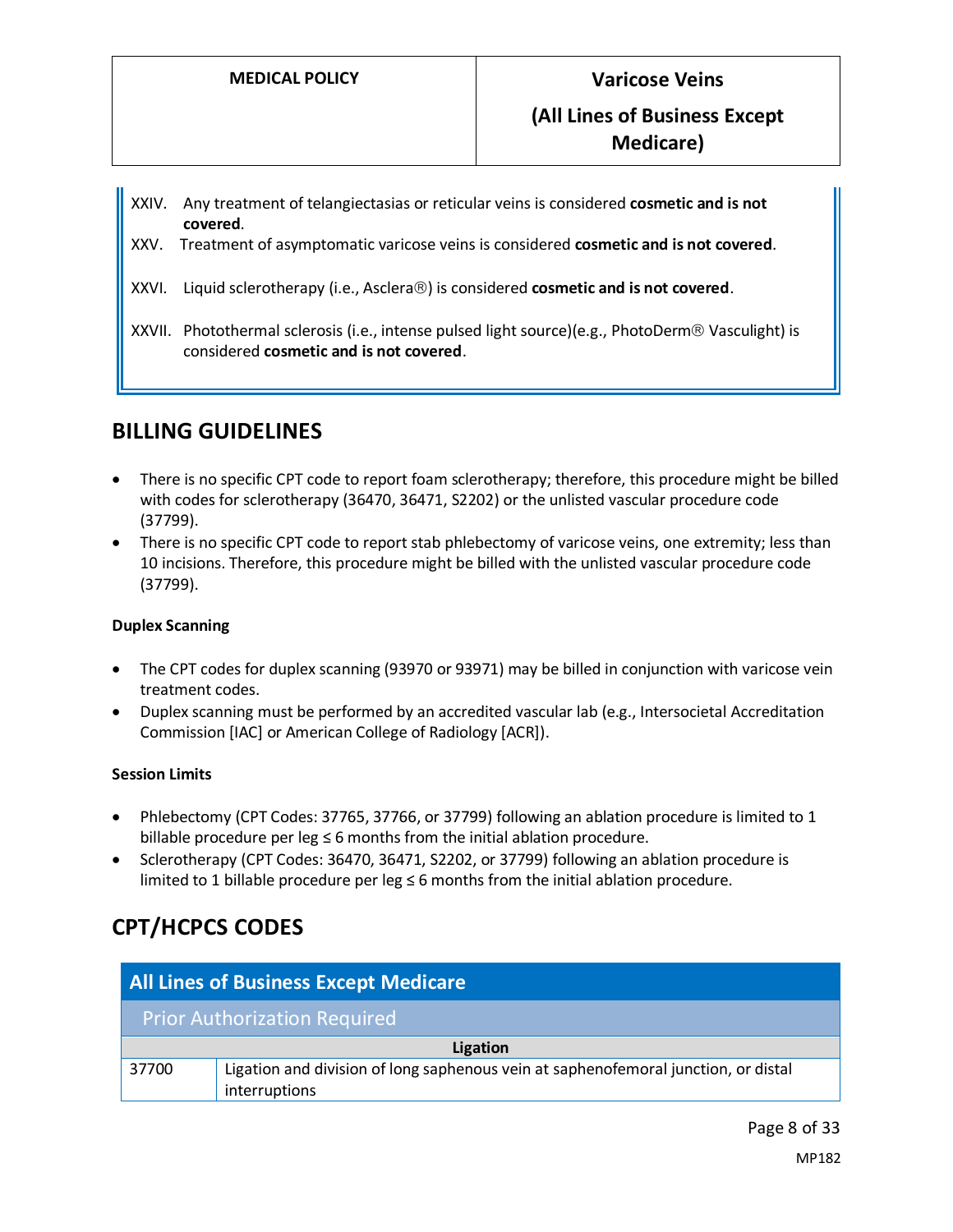## **MEDICAL POLICY Varicose Veins**

# **(All Lines of Business Except Medicare)**

| 37718         | Ligation, division, and stripping, short saphenous vein                                     |  |  |
|---------------|---------------------------------------------------------------------------------------------|--|--|
| 37722         | Ligation, division, and stripping, long (greater) saphenous veins from saphenofemoral       |  |  |
|               | junction to knee or below                                                                   |  |  |
| 37735         | Ligation and division and complete stripping of long or short saphenous veins with          |  |  |
|               | radical excision of ulcer and skin graft and/or interruption of communicating veins of      |  |  |
|               | lower leg, with excision of deep fascia                                                     |  |  |
| 37780         | Ligation and division of short saphenous vein at saphenopopliteal junction (separate        |  |  |
|               | procedure)                                                                                  |  |  |
| 37785         | Ligation, division, and/or excision of varicose vein cluster(s), 1 leg                      |  |  |
|               | <b>Subfascial Endoscopic Perforator Surgery (SEPS)</b>                                      |  |  |
| 37500         | Vascular endoscopy, surgical, with ligation of perforator veins, subfascial (SEPS)          |  |  |
| 37760         | Ligation of perforator veins, subfascial, radical (Linton type), including skin graft, when |  |  |
|               | performed, open, 1 leg                                                                      |  |  |
| 37761         | Ligation of perforator vein(s), subfascial, open, including ultrasound guidance, when       |  |  |
|               | performed, 1 leg                                                                            |  |  |
|               | Phlebectomy                                                                                 |  |  |
| 37765         | Stab phlebectomy of varicose veins, 1 extremity; 10-20 stab incisions                       |  |  |
| 37766         | Stab phlebectomy of varicose veins, 1 extremity; more than 20 incisions                     |  |  |
|               | <b>Endovenous Laser Ablation</b>                                                            |  |  |
| 36478         | Endovenous ablation therapy of incompetent vein, extremity, inclusive of all imaging        |  |  |
|               | guidance and monitoring, percutaneous, laser; first vein treated                            |  |  |
| 36479         | Endovenous ablation therapy of incompetent vein, extremity, inclusive of all imaging        |  |  |
|               | guidance and monitoring, percutaneous, laser; subsequent vein(s) treated in a single        |  |  |
|               | extremity, each through separate access sites (List separately in addition to code for      |  |  |
|               | primary procedure)                                                                          |  |  |
|               | <b>Endovenous Radiofrequency Ablation</b>                                                   |  |  |
| 36475         | Endovenous ablation therapy of incompetent vein, extremity, inclusive of all imaging        |  |  |
|               | guidance and monitoring, percutaneous, radiofrequency; first vein treated                   |  |  |
| 36476         | Endovenous ablation therapy of incompetent vein, extremity, inclusive of all imaging        |  |  |
|               | guidance and monitoring, percutaneous, radiofrequency; subsequent vein(s) treated in        |  |  |
|               | a single extremity, each through separate access sites (List separately in addition to      |  |  |
|               | code for primary procedure)                                                                 |  |  |
| Sclerotherapy |                                                                                             |  |  |
| 36465         | Injection of non-compounded foam sclerosant with ultrasound compression                     |  |  |
|               | maneuvers to guide dispersion of the injectate, inclusive of all imaging guidance and       |  |  |
|               | monitoring; single incompetent extremity truncal vein (eg, great saphenous vein,            |  |  |
|               | accessory saphenous vein)                                                                   |  |  |
| 36466         | Injection of non-compounded foam sclerosant with ultrasound compression                     |  |  |
|               | maneuvers to guide dispersion of the injectate, inclusive of all imaging guidance and       |  |  |
|               | monitoring; multiple incompetent truncal veins (eg, great saphenous vein, accessory         |  |  |
|               | saphenous vein), same leg                                                                   |  |  |
| 36470         | Injection of sclerosing solution; single vein                                               |  |  |
| 36471         | Injection of sclerosing solution; multiple veins, same leg                                  |  |  |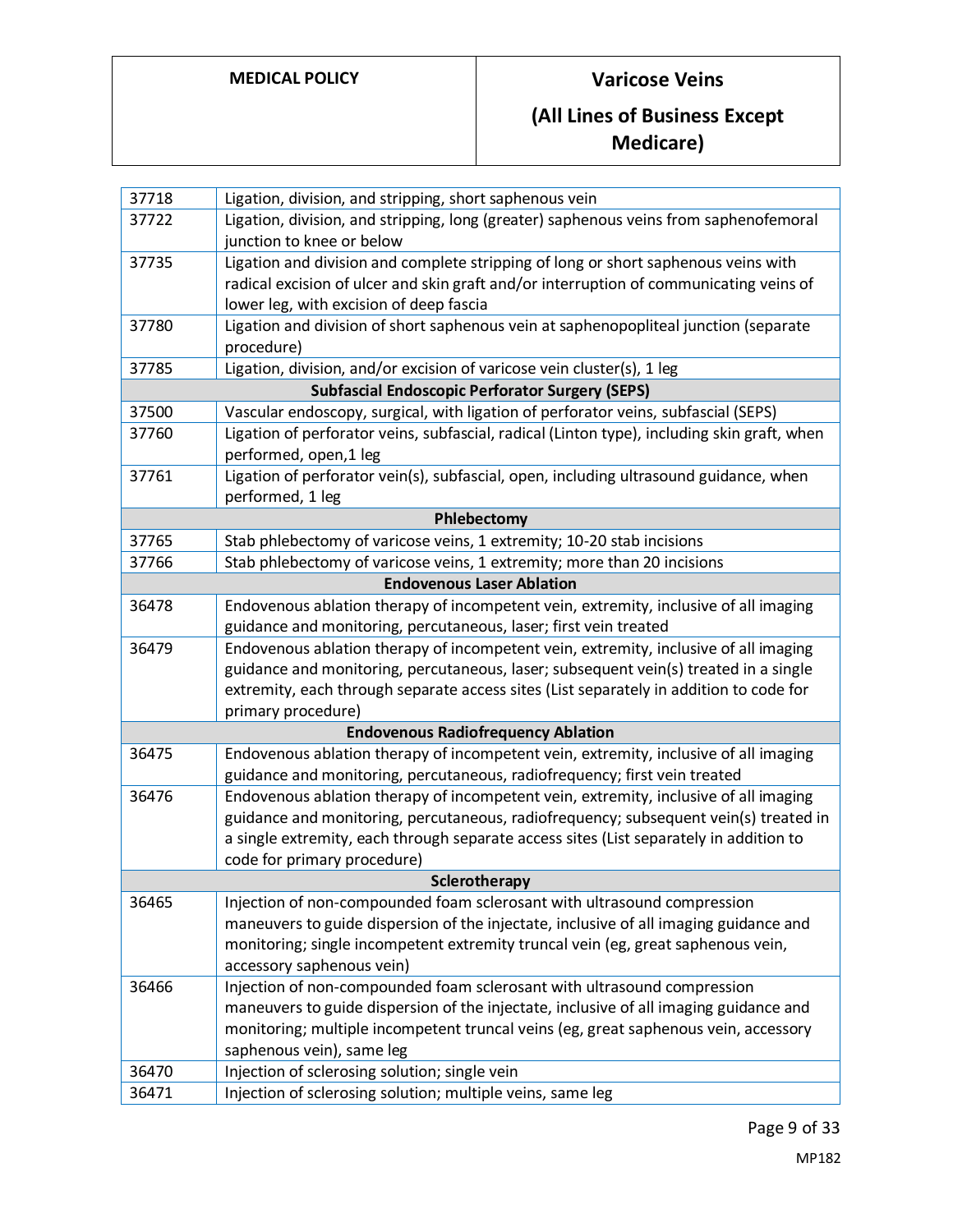| S2202                                                                                        | Echosclerotherapy                                                                                                                                                  |  |  |  |
|----------------------------------------------------------------------------------------------|--------------------------------------------------------------------------------------------------------------------------------------------------------------------|--|--|--|
| <b>Not Covered: Cosmetic</b>                                                                 |                                                                                                                                                                    |  |  |  |
| 36468                                                                                        | Single or multiple injections of sclerosing solutions, spider veins (telangiectasia), limb                                                                         |  |  |  |
|                                                                                              | or trunk                                                                                                                                                           |  |  |  |
| <b>Not Covered</b>                                                                           |                                                                                                                                                                    |  |  |  |
| 0524T                                                                                        | Endovenous catheter directed chemical ablation with balloon isolation of incompetent                                                                               |  |  |  |
|                                                                                              | extremity vein, open or percutaneous, including all vascular access, catheter                                                                                      |  |  |  |
|                                                                                              | manipulation, diagnostic imaging, imaging guidance and monitoring                                                                                                  |  |  |  |
| 36473                                                                                        | Endovenous ablation therapy of incompetent vein, extremity, inclusive of all imaging<br>guidance and monitoring, percutaneous, mechanochemical; first vein treated |  |  |  |
| 36474                                                                                        | Endovenous ablation therapy of incompetent vein, extremity, inclusive of all imaging                                                                               |  |  |  |
|                                                                                              | guidance and monitoring, percutaneous, mechanochemical; subsequent vein(s)                                                                                         |  |  |  |
|                                                                                              | treated in a single extremity, each through separate access sites (List separately in                                                                              |  |  |  |
|                                                                                              | addition to code for primary procedure)                                                                                                                            |  |  |  |
| 36482                                                                                        | Endovenous ablation therapy of incompetent vein, extremity, by transcatheter delivery                                                                              |  |  |  |
|                                                                                              | of a chemical adhesive (eg, cyanoacrylate) remote from the access site, inclusive of all                                                                           |  |  |  |
|                                                                                              | imaging guidance and monitoring, percutaneous; first vein treated                                                                                                  |  |  |  |
| 36483                                                                                        | Endovenous ablation therapy of incompetent vein, extremity, by transcatheter delivery                                                                              |  |  |  |
|                                                                                              | of a chemical adhesive (eg, cyanoacrylate) remote from the access site, inclusive of all                                                                           |  |  |  |
|                                                                                              | imaging guidance and monitoring, percutaneous; subsequent vein(s) treated in a single                                                                              |  |  |  |
|                                                                                              | extremity, each through separate access sites (List separately in addition to code for                                                                             |  |  |  |
|                                                                                              | primary procedure)                                                                                                                                                 |  |  |  |
| <b>Unlisted Codes</b>                                                                        |                                                                                                                                                                    |  |  |  |
|                                                                                              | All unlisted codes will be reviewed for medical necessity, correct coding, and pricing at the                                                                      |  |  |  |
| claim level. If an unlisted code is billed related to services addressed in this policy then |                                                                                                                                                                    |  |  |  |
| prior-authorization is required.                                                             |                                                                                                                                                                    |  |  |  |
| 36299                                                                                        | Unlisted procedure, vascular injection                                                                                                                             |  |  |  |
| 37799                                                                                        | Unlisted procedure, vascular surgery (Note: May be used to bill for foam sclerotherapy                                                                             |  |  |  |
|                                                                                              | or stab phlebectomy; <10 incisions. See Billing Guidelines for more information.                                                                                   |  |  |  |
| J3490                                                                                        | Unclassified drugs                                                                                                                                                 |  |  |  |

# **DESCRIPTION**

### **Chronic Venous Disease**

According to UpToDate, "chronic venous disease is a common disorder that affects the veins of the legs…normal veins have a series of valves that open and close to direct blood flow from the surface of the legs to the deep leg veins, from which calf muscles pump blood back to the heart. If the valves within the veins fail to work properly, there is a blockage to normal flow, or the calf muscles cannot pump properly, blood can flow backwards in the veins and pool in the legs."<sup>1</sup> This pooling of blood can cause mild symptoms, such as itchiness, aching, heaviness in the legs, or dilated veins (e.g., varicose veins), to more severe symptoms, such as swelling of the legs, ankles, or feet, skin color changes,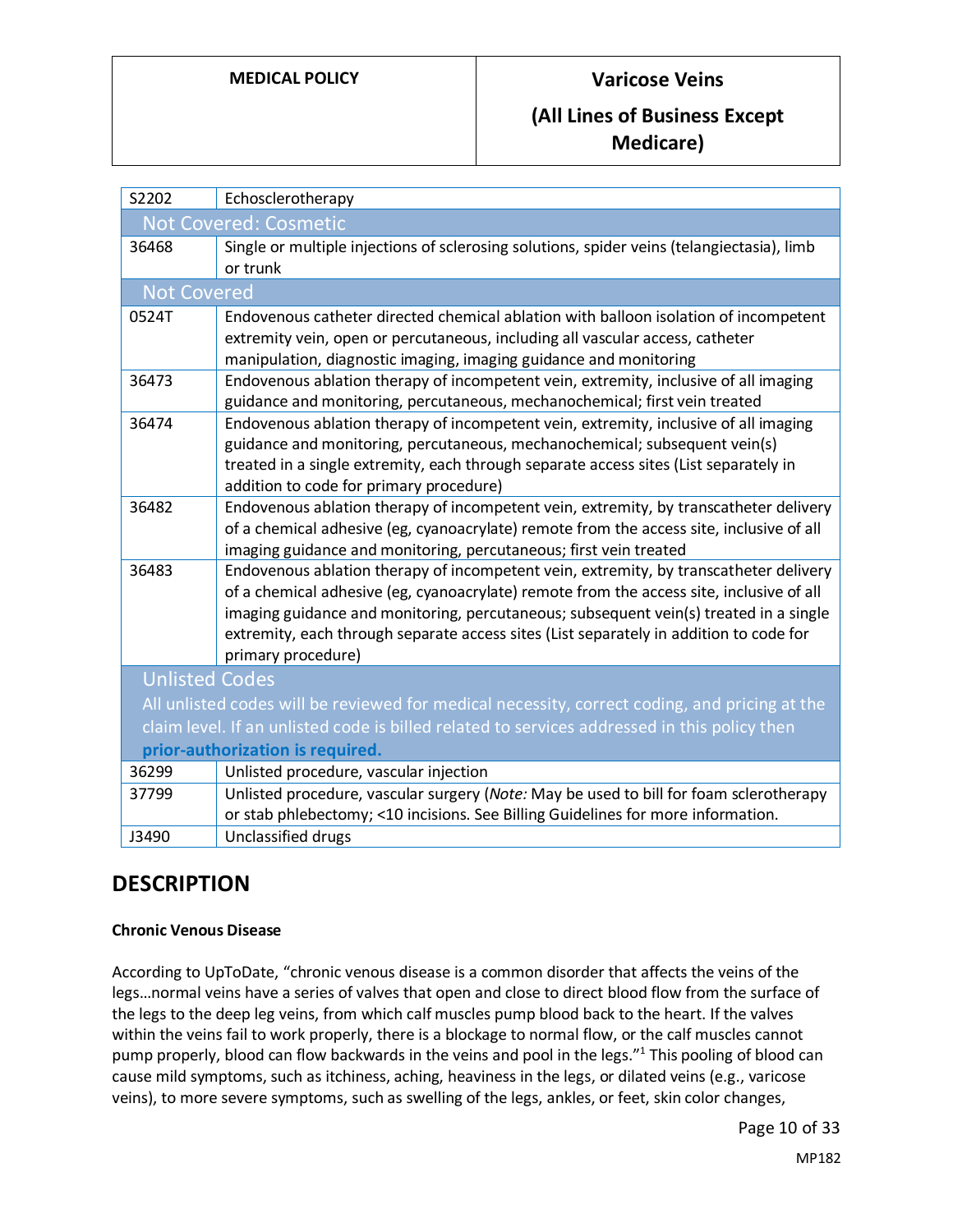eczema, and chronic ulcers. Patients who develop these more severe symptoms are said to have chronic venous insufficiency.

Chronic venous disease is commonly caused by a blood clot that blocks blood flow, a leg injury or surgery, excess weight or weight gain, and/or standing or sitting for too long. A physical exam and duplex ultrasound is used to diagnose chronic venous disease. Disease management involves "reducing symptoms, such as swelling, treating skin problems, preventing and treating ulcers, and improving blood flow from the legs." Conservative therapies for chronic venous disease include, leg elevation, exercise, compression therapy, medications, and/or dressings to treat venous ulcers. Surgical therapy or ablation is reserved for patients who do not respond to conservative therapies. The treatment of chronic venous disease is aimed at the prevention of venous ulceration and chronic wound problems.

### <span id="page-10-0"></span>**Table 1. Clinical, Etiologic, Anatomic, and Pathophysiologic (CEAP) Clinical Findings Classification of Chronic Venous Disease of the Lower Extremities:**

|                                        | <b>Clinical Classification</b>                                                      |  |  |
|----------------------------------------|-------------------------------------------------------------------------------------|--|--|
| CO                                     | No visible or palpable signs of venous disease.                                     |  |  |
| C <sub>1</sub>                         | • Telangiectasies (confluence of dilated intradermal venules <1 mm in diameter); or |  |  |
|                                        | • Reticular veins (dilated bluish subdermal veins 1 to 3 mm in diameter).           |  |  |
| C <sub>2</sub>                         | Varicose veins (subcutaneous dilated veins 3 mm or greater in diameter).            |  |  |
| C <sub>3</sub>                         | Edema.                                                                              |  |  |
| C <sub>4</sub>                         | Skin changes ascribed to venous disease (e.g., pigmentation, venous eczema,         |  |  |
|                                        | lipodermatosclerosis)                                                               |  |  |
|                                        | Pigmentation and eczema.<br>$C_{4a}$                                                |  |  |
|                                        | $C_{4b}$<br>Lipodermatosclerosis and atrophie blanche.                              |  |  |
| C <sub>5</sub>                         | Healed venous ulcer.                                                                |  |  |
| C6                                     | Active venous ulcer.                                                                |  |  |
|                                        | <b>Etiologic Classification</b>                                                     |  |  |
| Ec                                     | Congenital                                                                          |  |  |
| Ep                                     | Primary                                                                             |  |  |
| Es                                     | Secondary (post-thrombotic)                                                         |  |  |
| En                                     | No venous cause identified                                                          |  |  |
|                                        | <b>Anatomic Classification</b>                                                      |  |  |
| As                                     | Superficial veins                                                                   |  |  |
| Ap                                     | Perforator veins                                                                    |  |  |
| Ad                                     | Deep veins                                                                          |  |  |
| An                                     | No venous location identified                                                       |  |  |
| <b>Pathophysiologic Classification</b> |                                                                                     |  |  |
| Pr                                     | Reflux                                                                              |  |  |
| Po                                     | Obstruction                                                                         |  |  |
| Pr,o                                   | Reflux and obstruction                                                              |  |  |
| Pn                                     | No venous pathophysiology identifiable                                              |  |  |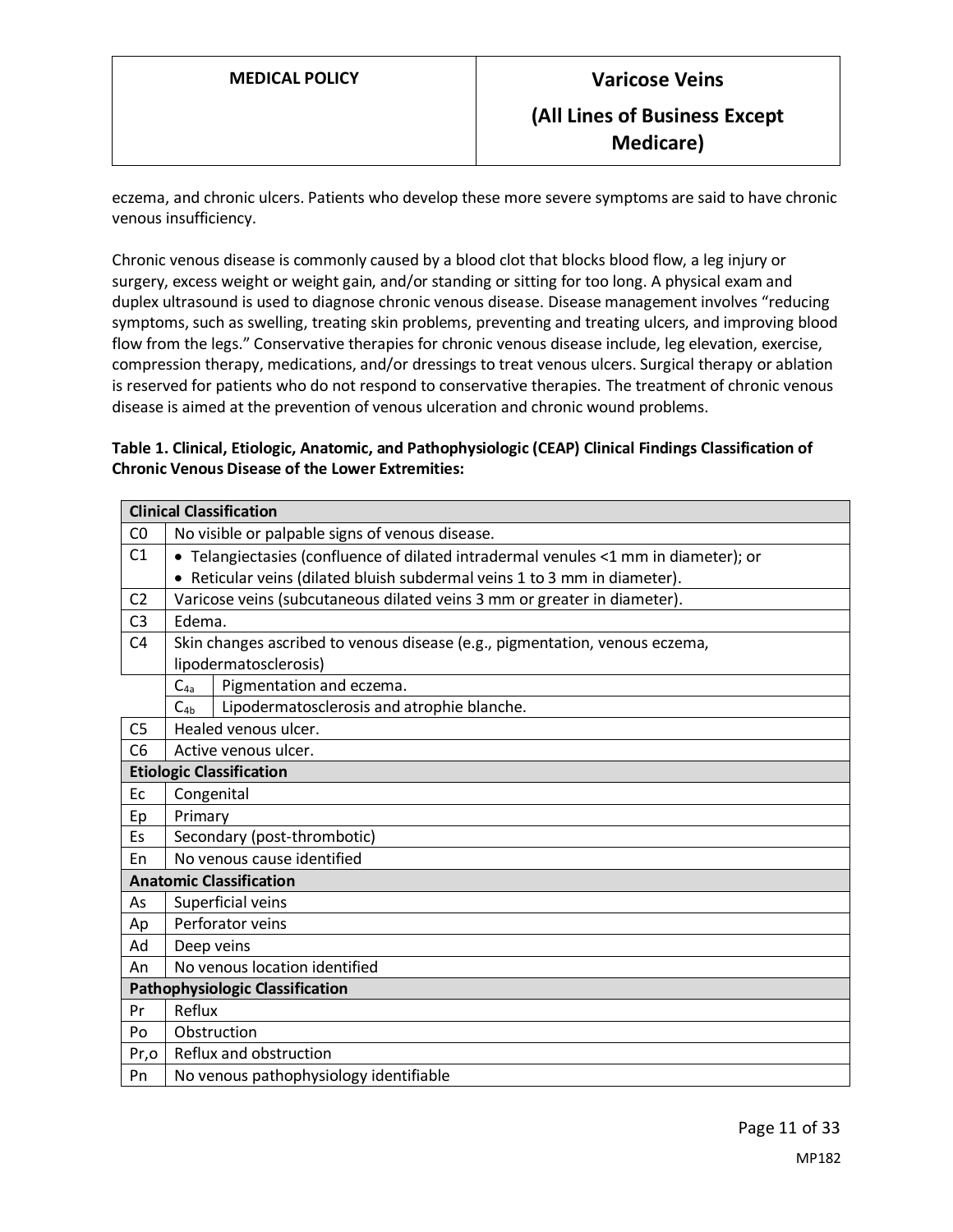#### **Table 2. Venous Nomenclatures**

The following nomenclature was obtained from the Society for Vascular Surgery/American Venous Forum clinical practice guideline on the care of patients with varicose veins and associated chronic venous disease.<sup>2</sup>

| <b>Vein</b>                               | <b>Description</b>                                 |
|-------------------------------------------|----------------------------------------------------|
| Greater saphenous vein (GSV)              | Originates from the medial superficial veins of    |
|                                           | the dorsum of the foot and ascends in front of     |
|                                           | the medial malleolus along the medial border of    |
|                                           | the tibia, net to the saphenous nerve.             |
| Small saphenous vein (SSV)                | Originates from the lateral side of the foot and   |
|                                           | drains blood into the popliteal vein, joining it   |
|                                           | usually just proximal to the knee crease.          |
| Anterior accessory saphenous veins (AASV) | Originates at the anterior distal to mid-thigh and |
|                                           | courses toward the saphenofemoral junction         |
|                                           | over the anterior proximal thigh.                  |
| Perforator veins                          | Connect the superficial to the deep venous         |
|                                           | system. They pass through the deep fascia that     |
|                                           | separates the superficial compartment from the     |
|                                           | deep.                                              |

#### **Table 3. Terminology**

The following terminology was obtained from the American Venous Forum and the transatlantic interdisciplinary consensus document on the terminology of chronic venous disorders.<sup>3</sup>

| Term                         | <b>Definition</b>                                                        |  |  |  |
|------------------------------|--------------------------------------------------------------------------|--|--|--|
| Chronic venous disease (CVD) | (Any) morphological and functional abnormalities of the venous           |  |  |  |
|                              | system of long duration manifested either by symptoms and/or signs       |  |  |  |
|                              | indicating the need for investigation and/or care.                       |  |  |  |
| Chronic venous insufficiency | CEAP C3-C6; A term reserved for advanced CVD, which is applied to        |  |  |  |
|                              | functional abnormalities of the venous system producing edema, skin      |  |  |  |
|                              | changes, or venous ulcers.                                               |  |  |  |
| Venous symptoms              | Complaints related to venous disease, which may include tingling,        |  |  |  |
|                              | aching, burning, pain, muscle cramps, swelling, sensations of throbbing  |  |  |  |
|                              | or heaviness, itching skin, restless legs, leg-tiredness and/or fatigue. |  |  |  |
|                              | Although not pathognomonic, these may be suggestive of chronic           |  |  |  |
|                              | venous disease, particularly if they are exacerbated by heat or          |  |  |  |
|                              | dependency in the day's course, and relieved with leg rest and/or        |  |  |  |
|                              | elevation. Existing venous signs and/or (non-invasive) laboratory        |  |  |  |
|                              | evidence are crucial in associating these symptoms with CVD.             |  |  |  |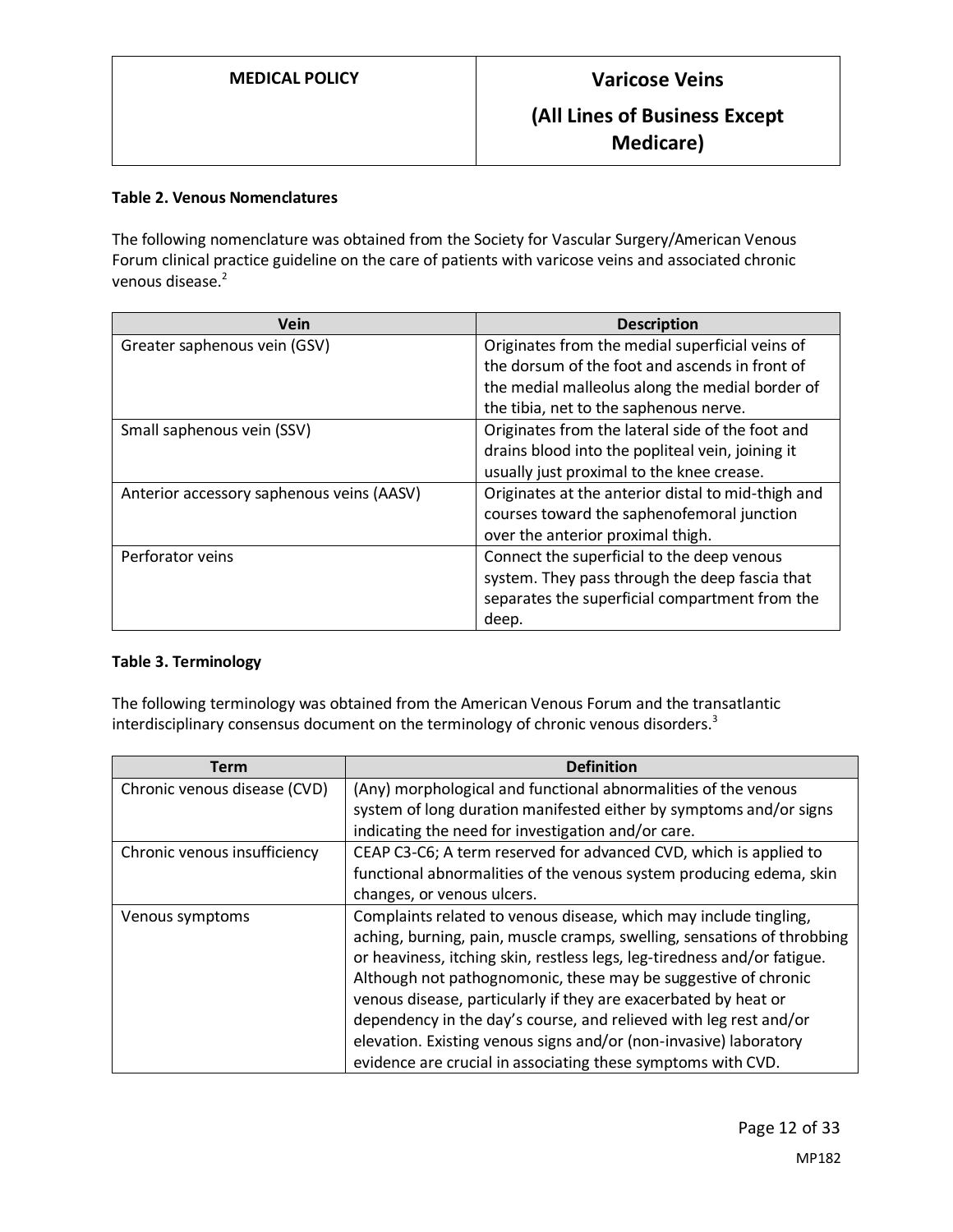### **MEDICAL POLICY Varicose Veins**

## **(All Lines of Business Except Medicare)**

| Venous signs                 | Visible manifestations of venous disorders, which include dilated veins<br>(telangiectasia, reticular veins, varicose veins), leg edema, skin<br>changes, ulcers, as included in the CEAP classification. |  |
|------------------------------|-----------------------------------------------------------------------------------------------------------------------------------------------------------------------------------------------------------|--|
| <b>Recurrent varices</b>     | Reappearance of varicose veins in an area previously treated<br>successfully.                                                                                                                             |  |
| Residual varices             | Varicose veins remaining after treatment.                                                                                                                                                                 |  |
| Venous valvular incompetence | Venous valve dysfunction resulting in retrograde venous flow of<br>abnormal duration.                                                                                                                     |  |
| Venous reflux                | Retrograde venous flow of abnormal duration in any venous segment.                                                                                                                                        |  |
| Primary                      | Caused by idiopathic venous valve dysfunction.                                                                                                                                                            |  |
| Secondary                    | Caused by thrombosis, trauma, or mechanical, thermal, or chemical<br>etiologies.                                                                                                                          |  |
| Congenital                   | Caused by the absence or abnormal development of venous valves.                                                                                                                                           |  |

#### **Ligation/Excision/Stripping**

According to the Society of Vascular Surgery and the American Venous Forum, "open surgical treatment of varicose veins with ligation and stripping of the great saphenous vein (GSV) or small saphenous vein (SSV), combined with excision of large varicose veins, has been the standard of care of varicose vein treatment for more than a century."<sup>2</sup> Ligation involves the surgical tying off of the GSV. Ligation is also sometimes performed with stripping (also known as phlebectomy), which is the removal of this vein through incisions in the leg. If some of the valves in the GSV are still healthy just the weak portion of the vein can be ligated. If all the valves are weak, the vein is closed off by ligation and removed through stripping. This procedure is aimed at reducing the pressure of backward flow through the GSV; therefore, reducing the symptoms associated with chronic venous disease.

#### **Subfascial Endoscopic Perforator Vein Surgery (SEPS)**

SEPS is a minimally invasive alternative to open subfascial perforator vein surgery. "The procedure is used for patients with either healed or active ulcers (CEAP classifications 5 or 6), caused by chronic venous insufficiency, in whom incompetent calf perforating veins are thought to be an important contributing factor, particularly where conservative management (such as leg elevation, compression therapy and medication) has failed."<sup>4</sup> During the operation, the limb is elevated and two ports are placed in the subfascial space in the calf. A balloon is then introduced and inflated to improve access to the vein. The incompetent perforator veins are then clipped and removed.

#### **Ambulatory Phlebectomy**

Ambulatory phlebectomy involves the removal or avulsion of varicose veins through small stab wounds or puncture wounds.<sup>2</sup> A solution is injected under the skin to transilluminate the subcutaneous tissues under the varicose veins. Once the varicose veins are removed, compression bandage or compression stockings are applied to promote healing.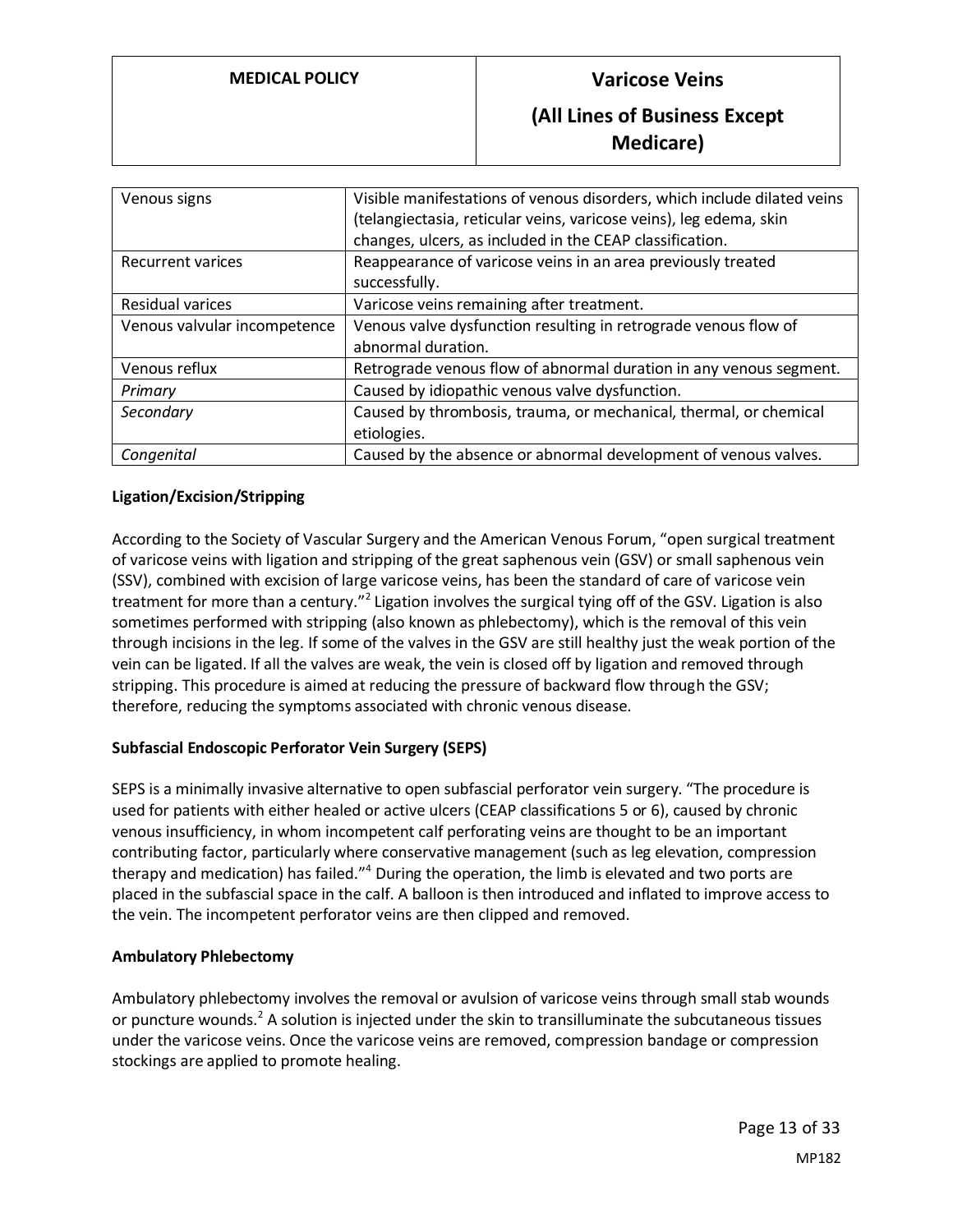#### **Endovenous Ablation (Laser, Thermal, or Radiofrequency)**

According to the Society for Vascular Surgery and the American Venous Forum, "during the past decade, endovenous thermal ablation has largely replaced the classic ligation and stripping operation, and open surgery for saphenous incompetence is performed much less frequently in the United States."<sup>2</sup> Ablation of the saphenous veins is minimally invasive and has several advantages over standard open surgery. The procedure is done under local anesthesia and ultrasound guidance. Endovenous ablation includes laser and radiofrequency modalities. "Ablation is achieved by heat delivered into the vein through the percutaneously placed laser fiber or a radiofrequency catheter. Endovenous thermal ablation causes a direct thermal injury to the vein wall, resulting in destruction of the endothelium, collagen denaturation of the media, and fibrotic and thrombotic occlusions of the vein."

#### **Sclerotherapy (Liquid, Foam, or Microfoam)**

The Society for Vascular Surgery and the American Venous Forum define sclerotherapy as a "minimally invasive percutaneous technique using chemical irritants to close unwanted veins." <sup>2</sup> Ultrasound guided foam sclerotherapy has rapidly spread for the treatment of varicose veins, including the GSV, SSV, and perforator veins. "The mechanism of action of sclerosing solutions is the destruction of venous endothelial cells, exposure of subendothelial collagen fibers, and ultimately, the formation of a fibrotic obstruction." Sclerosing agents can be injected as a liquid or foam; however, the foam solution prolongs the time of contact and amplifies the effect of the chemicals. Sclerotherapy can be performed in one outpatient session, and compression therapy is recommended for one week following treatment. Sclerotherapy is commonly performed with endovenous ablation using a staged treatment approach.

# **REVIEW OF EVIDENCE**

A review of the ECRI, Hayes, Cochrane, and PubMed databases was conducted regarding the use of ligation, subfascial endoscopic perforator vein surgery, ambulatory phlebectomy, endovenous ablation, and sclerotherapy as a treatment for varicose veins and chronic venous insufficiency due to chronic venous disease. Below is a summary of the available evidence identified through Aug 2021.

#### **Medically Necessary Treatments**

• In 2017 (last review 2020), Hayes conducted a review of reviews comparing the effectiveness of endovenous radiofrequency ablation (EVRFA) compared to conventional surgery for the treatment of symptomatic varicose veins.<sup>5</sup> Systematically searching the literature through October 2017, investigators assessed 4 systematic reviews and 4 primary studies (2 RCTs and 2 observational studies). Sample sizes in the RCTs ranged from 8 to 250; the 2 observational studies had sample sizes of 4366 and 131,887 patients. Outcomes of interest included failure of the procedure, technical recurrence, symptomatic recurrence, reintervention, changes in symptom scores measured by validated scales, quality of life and adverse events. Follow-up varied up to 5 years. Results from a "low-quality body of evidence" suggested that EVRFA is at least as effective for many outcomes compared to surgery, and is associated with less postoperative pain and faster recovery than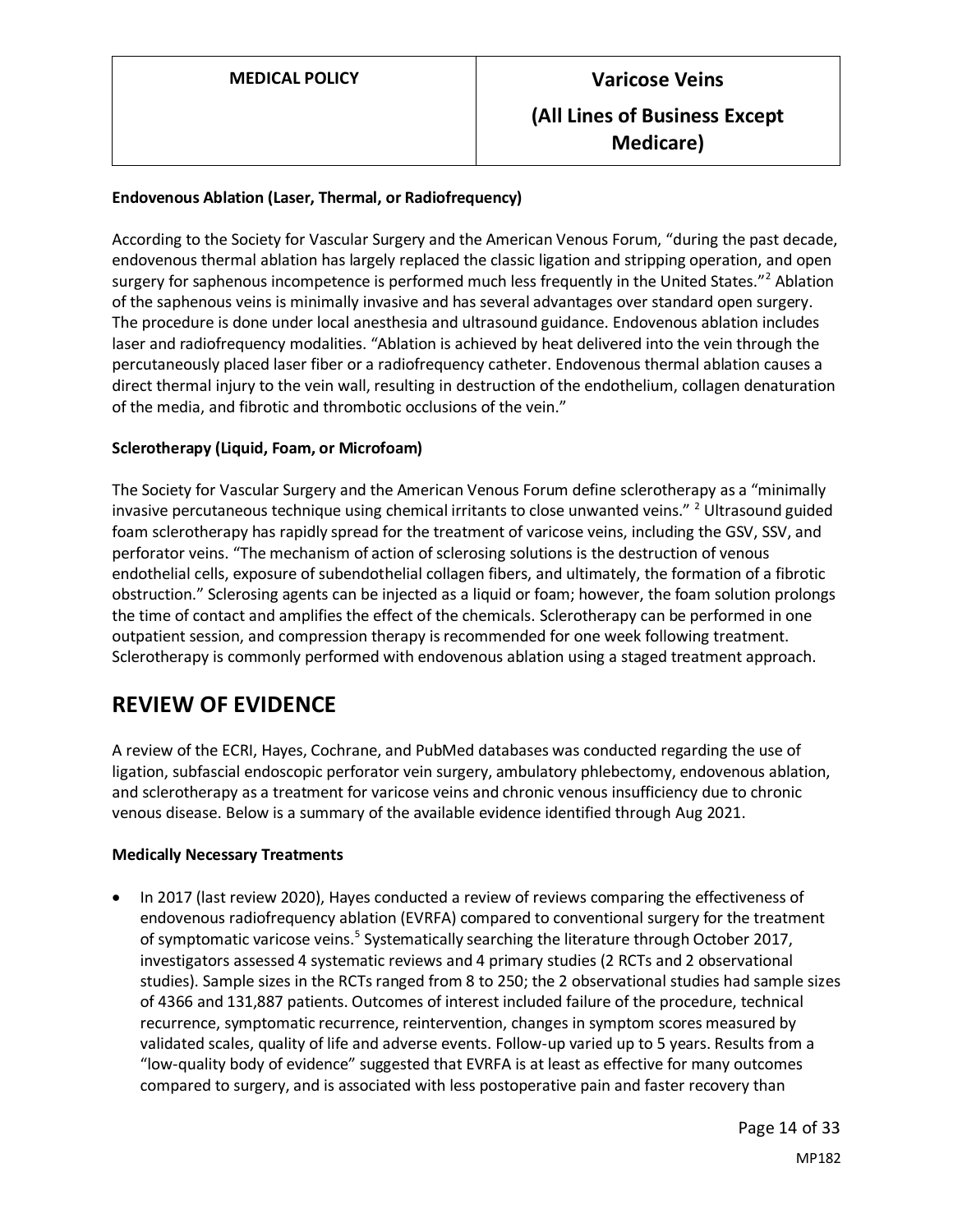conventional surgery. Evidence was mixed for patient-centered outcomes and quality of life. Limitations of the evidence included the small number of studies reporting some outcomes, lack of reporting of statistical test results, and methodological limitations of individual studies. Hayes ultimately assigned a "C" rating (potential but unproven benefit) for use of EVRFA as an alternative to conventional surgery for treating symptomatic varicose veins in adults without contraindications. Hayes concluded that questions remained regarding EVRFA's long-term safety and durability.

- In 2017, the Washington State Health Care Authority published a review of reviews evaluating the safety and efficacy of various treatments for varicose veins.<sup>6</sup> Searching the literature through March 2017, 23 publications were included for review (8 systematic reviews and 15 publications of primary data not already included in 1 or more of the systematic reviews.) Interventions of interest included EVLA, endovascular RFA, sclerotherapy (i.e., liquid or foam chemical ablation), ambulatory phlebectomy (i.e. stab phlebectomy or microphlebectomy.) Outcomes of interest included failure of the procedure, second or additional procedures after failure of initial procedure, technical recurrence, symptomatic recurrence, quality of life and adverse events. Each systematic review was assessed to be of "good quality." Overall, evidence suggested that EVLA was at least as effective as conventional surgery in the treatment of varicose veins for many clinical and patient-centered outcomes. Evidence also suggested that EVLA, EVRFA and sclerotherapy were relatively safe compared with surgery. No studies comparing ambulatory phlebectomy to surgery met inclusion criteria, although phlebectomy may have been an adjunctive treatment in studies of the other interventions. Limitations included not providing a list of excluded studies and missing details about the quality of individual and/or the body of evidence. Individual studies were limited in quality and quantity and the limited availability of appropriate data to pool for analyses. In its "final findings and decisions" document,<sup>7</sup> investigators stated that EVLA, EVRFA and ambulatory phlebectomy should be conditionally covered benefits. Indications (required to be present) demonstrated reflux in the affected vein, with a minimum of 3 months of symptoms of pain and/or swelling, and for tributary varicose veins and a diameter of more than 3 mm.
- In 2017, He and colleagues conducted a systematic review and meta-analysis to investigate and compare the relative efficacy, recurrence, and complications of endovenous laser ablation (EVLA) and radiofrequency ablation (RFA) for the treatment of varicose veins.<sup>8</sup> Independent reviewers systematically identified eligible studies, assessed quality, and extracted data. Study authors were also contacted, if necessary, for additional information or data. The primary outcome of interest was pain and quality of life (QOL). The secondary outcome of interest was complications, including vein occlusion, thrombophlebitis, hematoma, and recanalization.

Following systematic review, the authors identified 12 studies (10 randomized controlled trials and 2 cohort studies) as eligible for inclusion; thus producing a total sample size of 1,577 patients. Metaanalysis indicated no statistically significant differences between EVLA and RFA for 3 day pain scores, 10 day pain scores, 1 month QOL, and 1 year QOL. "RFA was associated with the lower overall complication (OR: 3.49, 95%CI:1.36 to 8.96) in patients with varicose veins compared to the EVLA treatment."<sup>8</sup>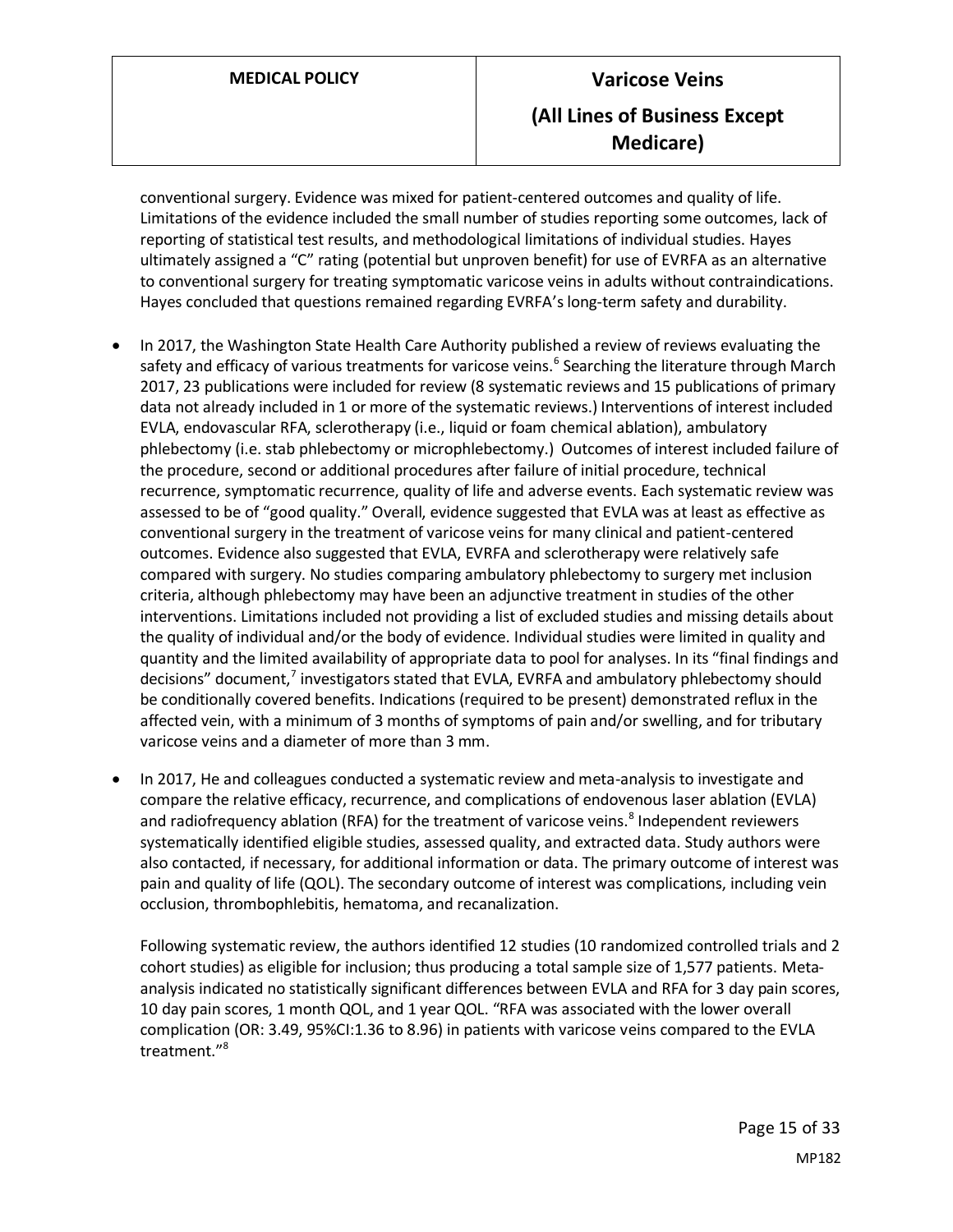Strengths of this systematic review include the gathering of evidence, assessment of quality, and extraction of data by several independent reviewers, large sample size, and assessment of heterogeneity. Limitations were identified in the poor quality of included studies, potential for biases, and significant heterogeneity between studies. "EVLA and RFA seem to be the same safe and effective on clinical efficacy (vein ablated length, 3 days and 10 days pain scores, 1 month and 1 year quality of life, occlusion, thrombophlebitis, haematoma and recanalization)."<sup>8</sup>

• In 2017 (last review 2020), Hayes published an evidence review of systematic reviews to evaluate the effectiveness of endovenous laser therapy versus conventional surgery for symptomatic varicose veins.<sup>9</sup> The primary outcome measures were failure of the procedure, technical recurrence, symptomatic recurrence, reintervention, changes in symptom scores measured by validated scales (e.g., Venous Clinical Severity Score [VCSS]); patient satisfaction; quality of life; time to return to work or normal activity; postoperative pain; adverse events. A total of 21 unique studies from the systematic reviews were identified, representing a sample of 136,930 patients (patients and/or limbs enrolled, not necessarily number of patients analyzed). Studies included adults aged 37.6 to 54 years with symptomatic, unilateral or bilateral, superficial, primary great saphenous vein (GSV) and/or small saphenous vein (SSV) insufficiency with saphenofemoral incompetence assessed as CEAP clinical class  $C_2$  or higher.

The authors reported the following conclusions:

- o There is moderate-quality evidence that technical failure is similar or reduced with EVLA compared with conventional surgical techniques.
- $\circ$  There is moderate-quality evidence that EVLA is similar to conventional surgical techniques with respect to technical recurrence.
- $\circ$  There is moderate-quality evidence of no difference in symptomatic recurrence between EVLA and conventional surgery.
- $\circ$  The evidence suggests no difference in disease severity measures between EVLA and conventional surgery.
- $\circ$  There is very low quality and inconsistent evidence on the outcomes of postoperative pain and time to return to work or normal activity.
- o Evidence of moderate quality suggests no difference between EVLA and conventional surgical techniques for treating varicose veins with respect to QOL scores.
- $\circ$  There is low-quality evidence of no difference between EVLA and conventional surgery with respect to proportion of patients requiring reintervention either because of technical failure or because of recurrence after successful initial treatment.
- $\circ$  Complication rates were generally low and few statistically significant differences were reported for EVLA compared with surgery.

Hayes gave a B rating for EVLA as an alternative to conventional surgery for treating symptomatic varicose veins in adult patients. This rating is based on "moderate-quality evidence suggests that EVLA is at least comparable with conventional surgery in the treatment of varicose veins for some clinical, patient-centered, and safety outcomes."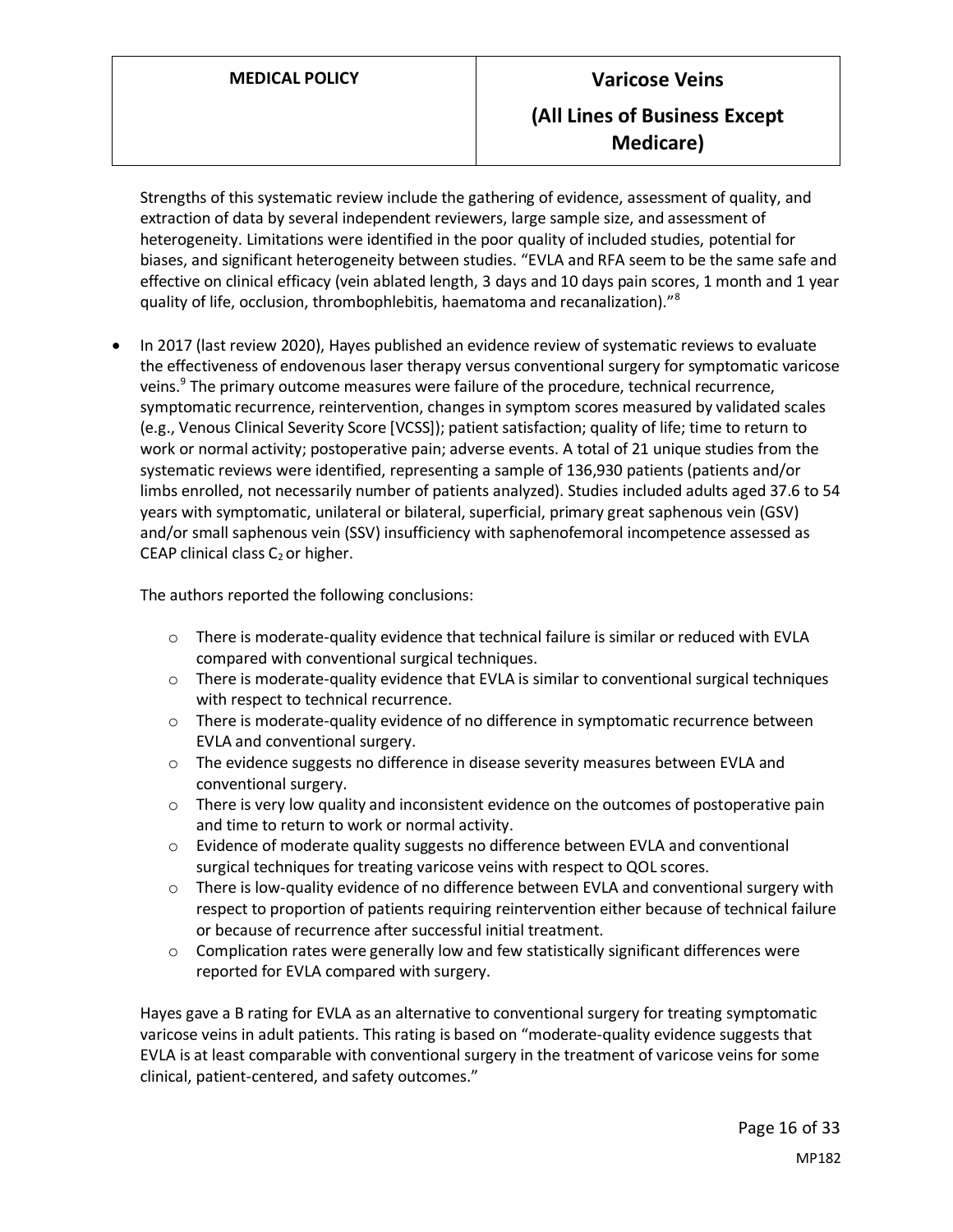- In 2020, ECRI published a clinical evidence assessment on Varithena injectable foam (Boston Scientific Corp.) for treating varicose veins.<sup>10</sup> The review included 4 randomized controlled studies and one retrospective single-centered case series. Three of the RCTs compared Varithena with placebo and one compared Varithena with surgery or other sclerotherapy. RCTs found better symptom improvement compared to placebo or other sclerotherapy, but symptom relief was better improved by high-ligation surgery at 3-month and 12-month follow up. Limitations of these studies included open-label RCT in one study, single-arm studies, small sample sizes, short-term follow up in 4 studies, retrospective design of one study, and an unclear reporting in one RCT. ECRI concluded that evidence is somewhat favorable for Varithena Injectable Foam for treating varicose veins.
- In 2019 (reviewed 2020), Hayes updated a health technology assessment (originally published in 2015) evaluating the safety and efficacy of polidocanol endovenous Microfoam (PEM) (i.e. Varithena) 1% for treatment of varicose veins. $^{11}$  Six unique clinical studies that evaluated the efficacy or safety of PEM 1% in treating varicose veins were considered (n = 7 to 399). Two fairquality randomized controlled trials, 3 poor-quality RCTs, and 1 very-poor-quality retrospective case series comprised the evidence base. The authors concluded that PEM 1% is a minimally invasive, nonsurgical treatment alternative for varicose veins that may provide relief of symptoms, though well-designed, non-manufacturer funded RCTs are needed to better understand durability and benefits, as well as optimal patient selection criteria. The updated Hayes report concluded use of polidocanol endovenous microfoam (PEM) 1% for treating incompetent great saphenous veins, accessory saphenous veins, and visible varicosities above and below the knee in adults to have a Crating.
- In 2016, Boersma et al. conducted a systematic review and meta-analysis to evaluate treatment modalities for small saphenous vein (SSV) incompetence.<sup>12</sup> Independent reviewers systematically identified eligible studies, assessed quality, and extracted data. The primary outcome of interest was anatomical success, defined as closure of the treated vein on follow-up duplex ultrasound imaging. Secondary outcomes of interest were technical success and major complications (paresthesia and deep vein thrombosis [DVT]).

The authors identified 53 studies evaluating surgery (n=9), endovenous laser ablation (EVLA) (n=28), radiofrequency ablation (RFA) (n=9), ultrasound guided foam sclerotherapy (UGFS) (n=6), and other therapies (n=1) as eligible for inclusion. Following meta-analysis, the pooled anatomical success rate was 58.0%. Technical success was reported as 89.4% for surgery, 99.7% for EVLA, 100% for RFA, 100% for UGFS, and 100% for other therapies. "Neurologic complications were most frequently reported after surgery (mean 19.6%) and thermal ablation (EVLA: mean 4.8%; RFA: mean 9.7%). Deep venous thrombosis was a rare complication (0% to 1.2%)."

Strengths of this systematic review include the gathering of evidence, assessment of quality, and extraction of data by several independent reviewers and inclusion of a large number of studies. Limitations are present in the poor quality of selected studies (5 randomized controlled trials and 44 cohort studies) and the heterogeneity present between studies due to various outcome measures. Ultimately, the authors concluded "endovenous thermal ablation (EVLA/RFA) should be preferred to surgery and foam sclerotherapy in the treatment of SSV incompetence."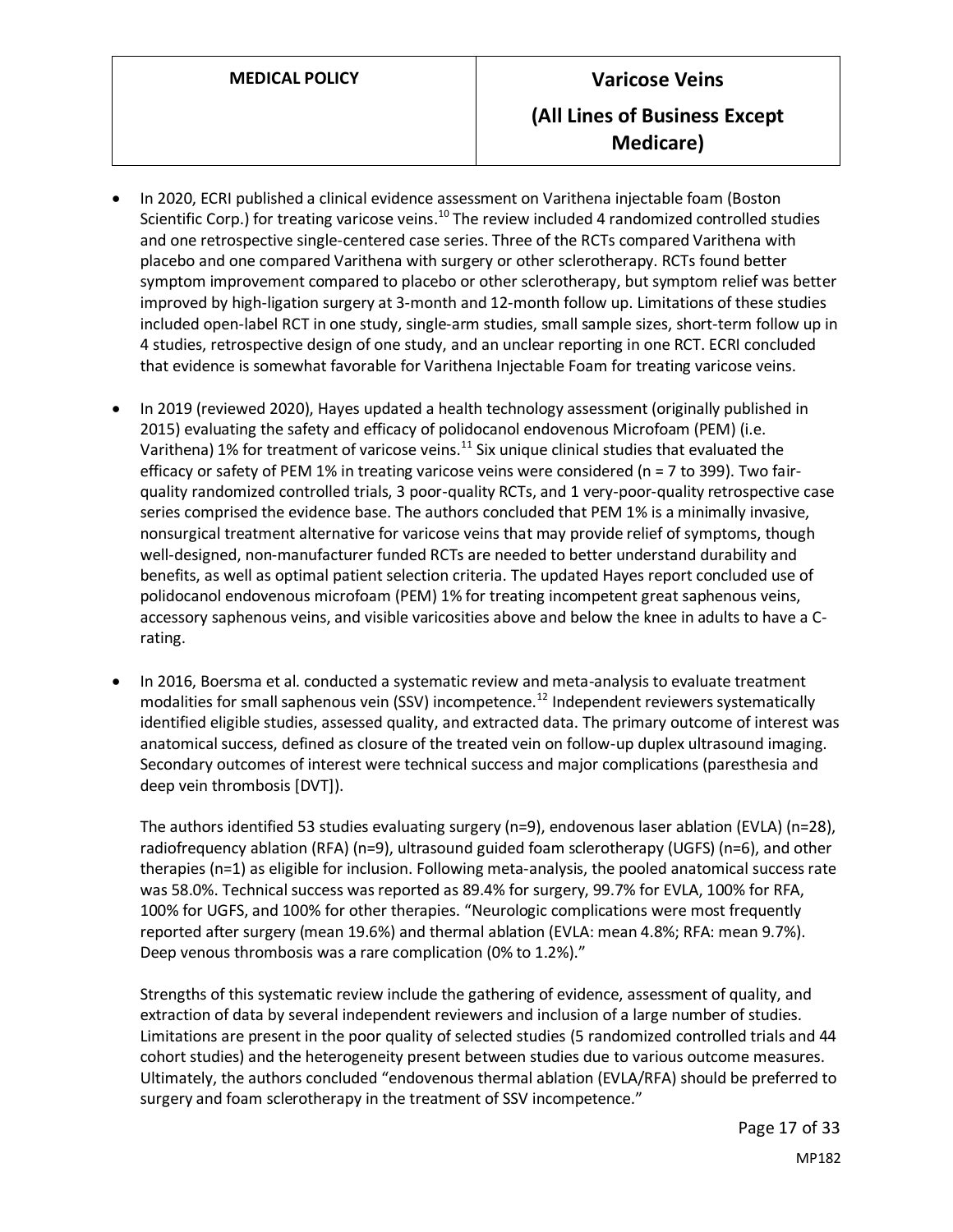• In 2014, Nesbitt and colleagues conducted a Cochrane systematic review to determine whether endovenous ablation (radiofrequency [RFA] and laser [EVLA]) and ultrasound guided foam sclerotherapy [UGFS] have any advantages or disadvantages in comparison with open surgical saphenofemoral ligation and stripping of great saphenous vein (GSV) varices.<sup>13</sup> Independent reviewers systematically identified eligible studies, assessed quality, and extracted data. Study authors were also contacted, if necessary, for additional information or data. The primary outcomes of interest were recurrent varicosities, recanalization, neovascularization, technical procedure failure, patient quality of life (QOL) scores, and associated complications.

Following systematic review, the authors identified 13 studies (n=3,081 randomized patients) as eligible for inclusion. "Three studies compared UGFS with surgery, eight compared EVLT with surgery and five compared RFA with surgery (two studies had two or more comparisons with surgery)." The overall quality of evidence was determined to be moderate. For the studies comparing UGFS to surgery, the results indicated no difference in the rate of recurrences and rate of technical failure. For EVLT versus surgery, the results indicated no statistically significant difference between groups for recurrences and recanalization. EVLT showed statistically reduced rates for neovascularization. In comparing RFA versus surgery, there were no statistically significant differences for recurrence, recanalization, neovascularization, or technical failure. Due to heterogeneity between studies, meta-analysis was not possible for the outcomes of QOL, operative complications, and pain; however, QOL generally increased similarly in all treatment groups, complications were generally low, and pain was similar between the treatment groups.

This Cochrane systematic review was of very good quality and had several strengths, including:

- 1. the gathering of evidence, assessment of quality, and extraction of data by several independent reviewers
- 2. contacting authors of selected studies for additional information or data
- 3. assessment of heterogeneity and publication bias
- 4. meta-analyses only being conducted when studies were determined to be homogeneous with respect to population, treatment, and outcome measures
- 5. sensitivity analyses to evaluate the influence of studies with a high risk of bias or high losses to follow-up

Limitations of this systematic review are seen in the inclusion of studies with a high risk of bias and the potential for publication bias. The authors concluded "currently available clinical trial evidence suggests that UGFS, EVLT and RFA are at least as effective as surgery in the treatment of great saphenous varicose veins."

#### **Investigational Treatments**

#### Endovenous Mechanochemical Ablation (MOCA)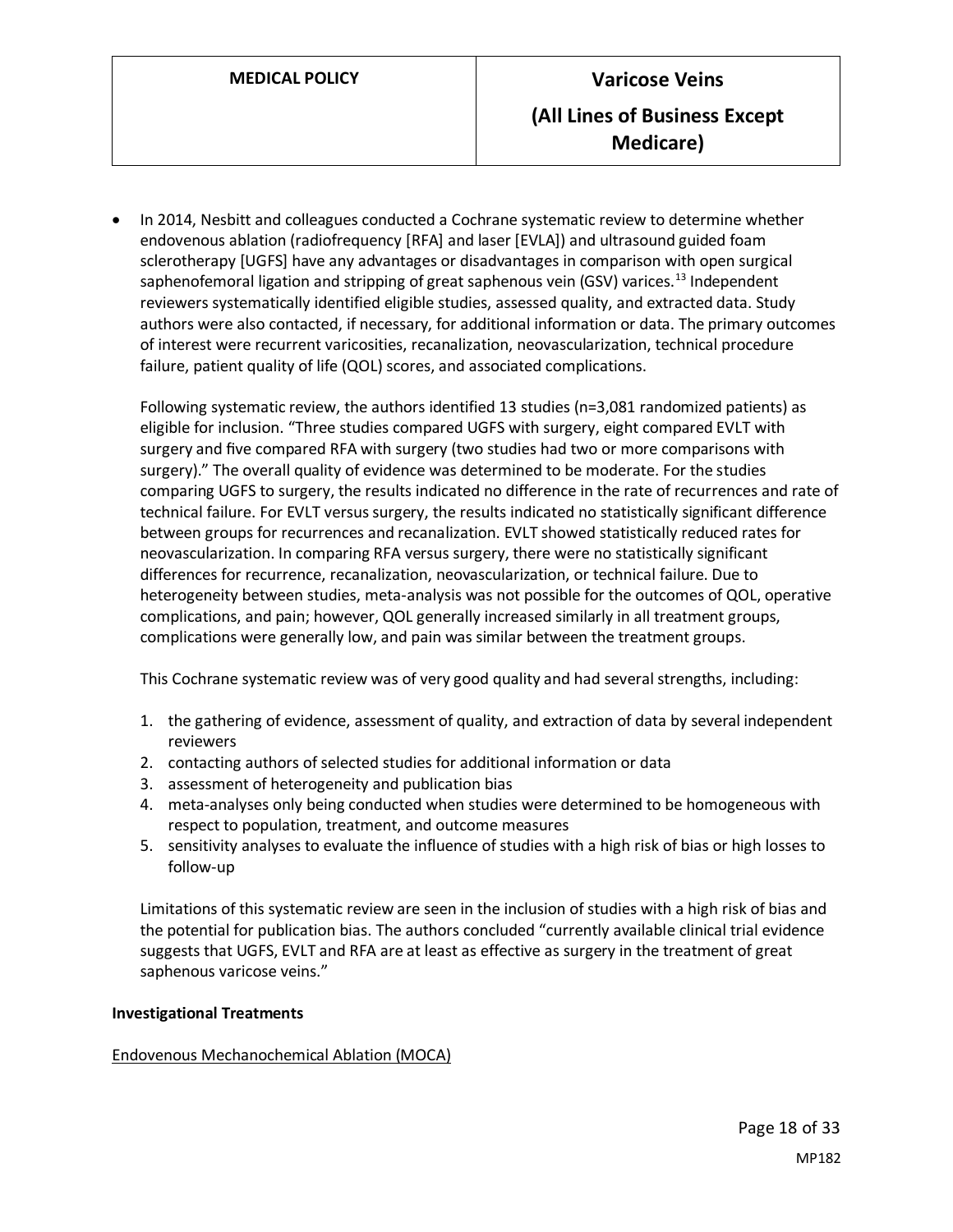• In 2017 (archived in 2020), Hayes conducted an evidence review to evaluate endovenous mechanochemical ablation (MOCA) (ClariVein® Infusion Catheter) for the treatment of varicose veins.<sup>14</sup> The literature search identified 7 studies (n=25 to 170) evaluating MOCA using the ClariVein catheter for the treatment of varicose veins. Studies included a randomized controlled trial, 1 retrospective cohort studies, 1 nonrandomized controlled study, and 4 pretest-posttest studies, and all studies were determined to be of fair or poor quality. The outcomes of interest included pain, clinical severity, quality of life (QOL), safety, and rate of venous occlusion.

The Hayes evidence review made the following conclusions:

- $\circ$  Poor quality studies reported improvements in pain following MOCA. Other comparative studies reported mixed results.
- $\circ$  "Comparatively, MOCA did not differ in its effect on clinical severity as measured by the Venous Clinical Severity Score (VCSS) (P>0.05)."
- o Only 3 studies evaluated quality of life, and reported mixed results.
- o "The most common events in these studies included induration, hyperpigmentation, hematoma, superficial thrombophlebitis, ecchymosis, induration, and hematoma. One study reported a single event of deep venous thrombosis (DVT) in a patient treated with MOCA."
- o Occlusion rates were high in all studies, with rates ranging from 87% to 100%.

Hayes gave a C rating "for use of mechanochemical endovenous ablation (MOCA) (ClariVein Infusion Catheter) for treatment of symptomatic varicose veins. This Rating reflects a low-quality body of consistent evidence suggesting that MOCA for treatment of symptomatic varicose veins appears to be safe and efficacious in the short term. However, substantial uncertainty remains regarding the appropriate patient population, treatment parameters, and long-term durability of the procedure."

• In 2021, Alozai and colleagues published a systematic review and meta-analysis of mechanochemical endovenous ablation using Flebogrif for varicose veins.<sup>15</sup> Five articles were included in the analysis, totalling 348 procedures in 392 patients. One study was an RCT, one study was a prospective comparative study, and 3 were prospective case-series. Four studies reported the 3-month anatomic success, and 3 studies reported the 12-month anatomic success. The pooled 3-month anatomic success rate was 95.6% (95% CI, 93.2%-98.0%). The 12-month anatomic success rate was 93.2% (95% CI, 90.3%-96.1%). The only major complication reported within 3 months was deep vein thrombosis, which developed in 0.3% of the patients. The minor complications of thrombophlebitis and hyperpigmentation had occurred in 13.3% to 14.5% and 3.3% to 10.0% of patients, respectively, within 3 months.

Limitations of this review include the following:

- o Clinical success, pain reduction, and QOL were not assessed
- o Four of 5 studies were not randomized or blinded, high risk of bias
- o Three studies had no comparator groups
- o Small sample sizes
- o Short term follow up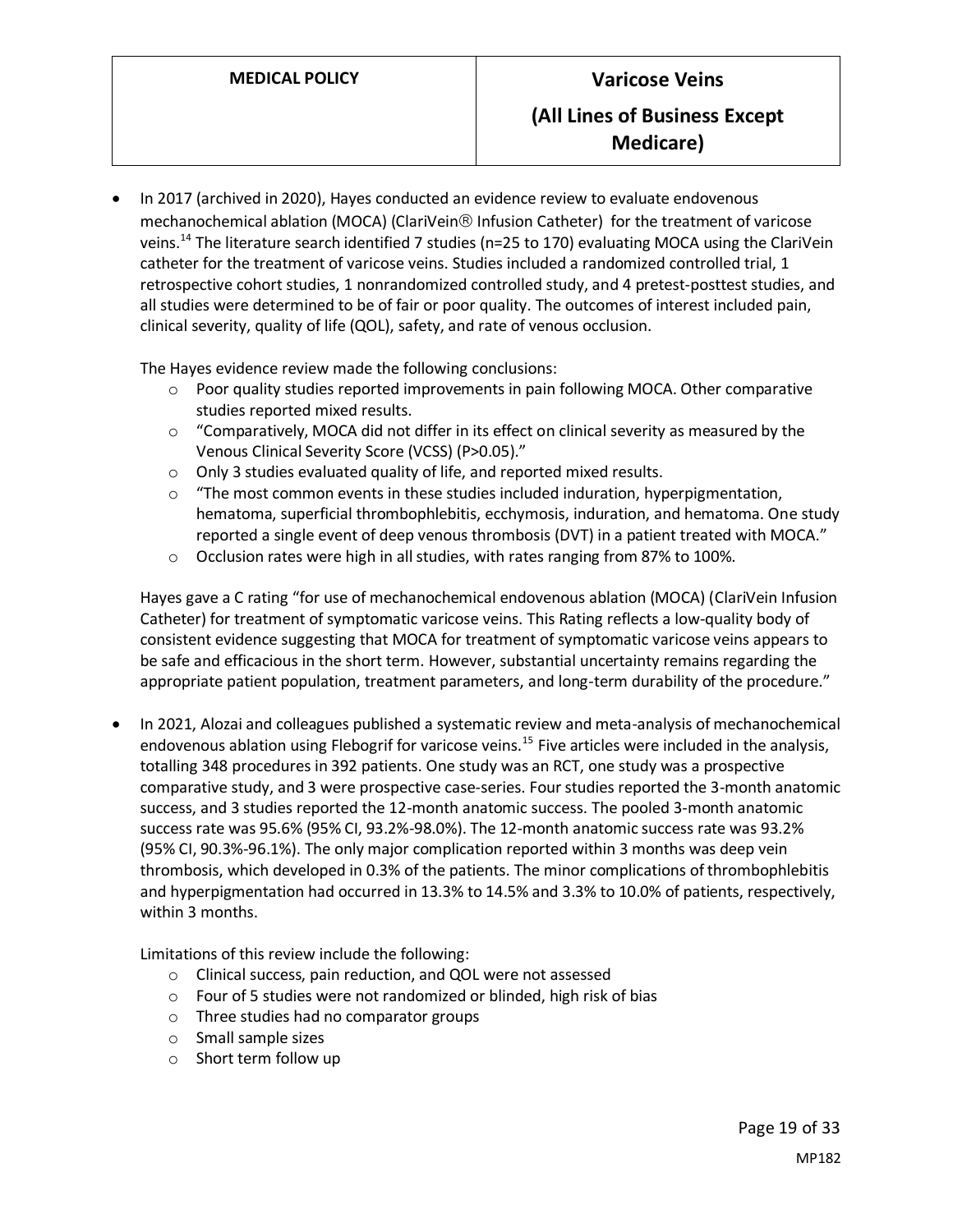The authors concluded that MOCA using the Flebogrif device is safe and well-tolerated for saphenous vein insufficiency, but well-designed studies of sufficient sample size and follow-up are needed to compare effectiveness against other standard treatments.

#### Cryoablation

### *Randomized Controlled Trials (RCTs)*

In 2008 through 2011, Disselhoff et al. conducted an RCT to compare endovenous laser ablation with cryostripping for great saphenous varicose veins.<sup>16,17</sup> A total of 120 patients with great saphenous varicose veins were randomized 1:1 to endovenous laser ablation or cryostripping. "Principal outcomes measures were: freedom from recurrent varicose veins on duplex imaging, and improvement in Venous Clinical Severity Score (VCSS) and Aberdeen Varicose Vein Severity Score (AVVSS) 6, 12 and 24 months after treatment."<sup>16</sup>

At 5-year follow-up, the results indicated no statistically significant difference between EVLA and cryostripping for freedom from recurrent varicose veins. Neovascularization was more common after cyrostripping; however, incompetent tributaries were more common after EVLA. Both treatment groups showed significant improvement in VCSS and AVVSS throughout 5 years; however, the improvements were not statistically significant.

Methodological strengths of this study include the randomized, controlled design using a comparator group with an extended follow-up period. However, significant limitations are present in the small sample size, high attrition (31% of patients lost to follow-up at 5-years), and lack of intention to treat analysis. Although the authors concluded there is no significant differences between EVLA and cryostripping, further studies of good methodological quality are required to support the efficacy, safety, and medical necessity of this treatment for varicose veins.

#### *Nonrandomized Studies*

The evidence review identified three nonrandomized studies evaluating cryoablation for the treatment of varicose veins.<sup>18-20</sup> Although these studies suggest cryoablation may be efficacious for the treatment of varicose veins, the validity of these conclusions is significantly limited due to the poor study quality. All studies have very small sample sizes short follow-up periods. Further studies of good methodological quality are required to support the efficacy, safety, or medical necessity of cryoablation to treat varicose veins.

#### Cyanoacrylate Adhesive

#### *Systematic Reviews*

• In 2019 (reviewed 2020), Hayes published a new health technology assessment regarding the use of cyanoacrylate embolization with the VenaSeal Closure System for the treatment of varicose veins in patients with symptomatic venous reflux disease.<sup>21</sup> In a comprehensive review of the literature, the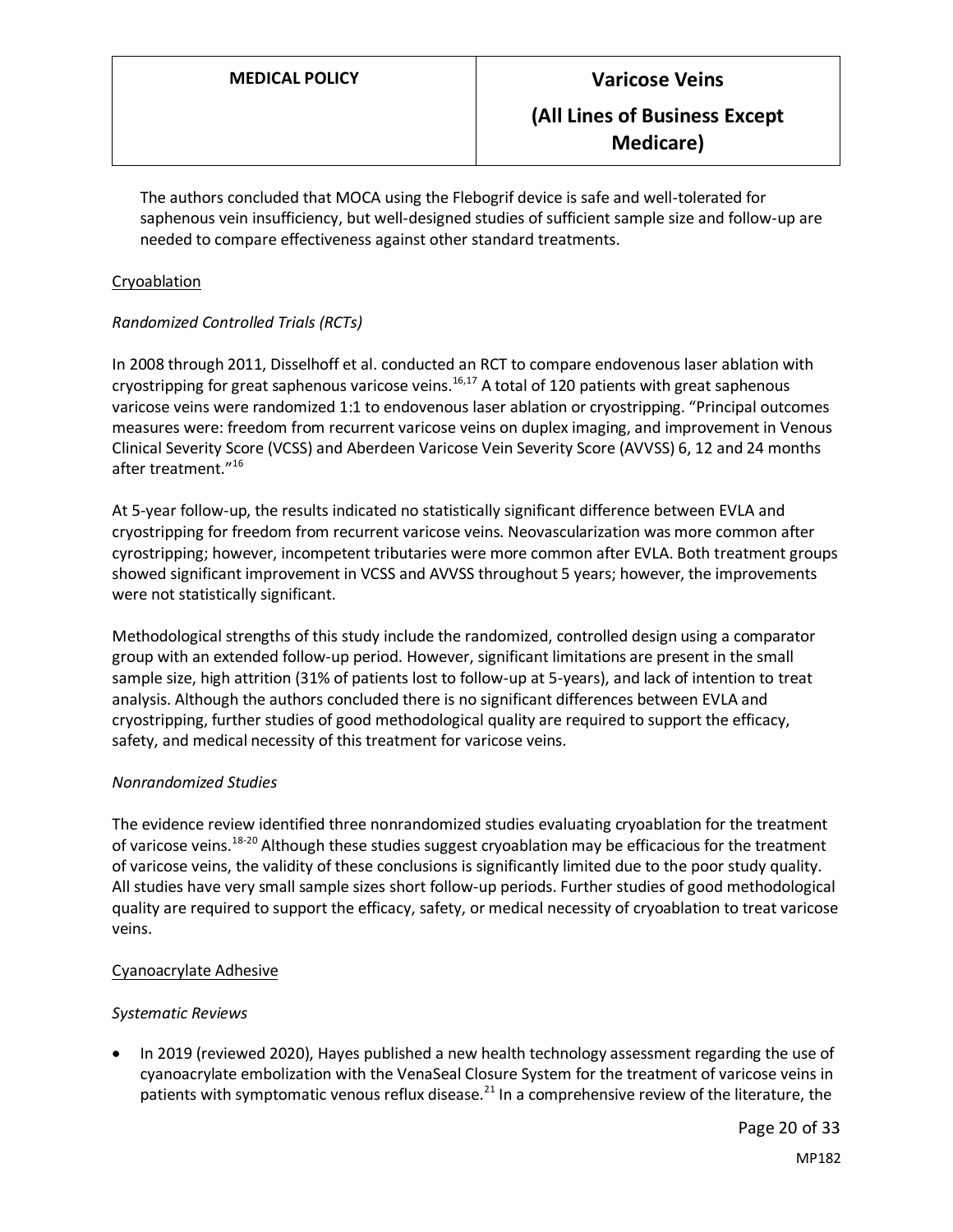authors included 7 studies (across 11 publications) in their review. They rated the overall body of evidence as low-quality, comprised of 1 fair-quality RCT, 3 poor-quality and 1 very-poor-quality pretest/posttest studies, 1 very-poor-quality cohort study, and 1 very-poor-quality case series. No deaths or serious complications were identified across the 7 studies. Patients included adults with clinically symptomatic venous reflux as diagnosed by duplex ultrasound. Collectively, the studies suggested that he VenaSeal Closure System may result in reduced symptom severity, improved QOL, and high venous occlusion rates. Given the current paucity of data, well-designed trials comparing the VenaSeal System with other endovenous techniques are needed. Hayes gave this technology a C rating.

- In 2015, updated in 2021, ECRI published a clinical evidence assessment on VenaSeal Closure System (Medtronic) for embolizing varicose veins.<sup>22</sup> The review included one systematic review of 20 randomized controlled trials (n=4570) comparing VenaSeal with EVLA, RFA, MOCA, sclerotherapy, and surgery. The review also included one RCT (n=222) comparing VenaSeal to RFA, and 3 retrospective observational studies. The systematic review and 2 retrospective studies reported successful embolization compared to other treatments or before-procedure results. The RCT found no difference between VenaSeal and RFA at 36-month follow up. Both the systematic review and one retrospective study reported less intraoperative pain with VenaSeal than RFA or other procedures. The systematic review found lower adverse events with VenaSeal than any other treatment, and the RCT found few events than RFA. Among the retrospective studies, one found fewer events than RFA, while the other found no significant differences in adverse events. Limitations of this review include:
	- o The systematic review had short follow up of 6 months
	- $\circ$  Only 108 participants in the systematic review were treated with VenaSeal
	- o The RCT did not blind, high risk of bias
	- o Retrospective, single-center observational study design for 3 studies
	- o One retrospective study had no comparator group

ECRI concluded that the evidence is somewhat favorable for the VenaSure closure system for embolizing varicose veins.

• In 2017, Vos and colleagues conducted a systematic review and meta-analysis evaluating the safety and efficacy of mechanochemical endovenous ablation (MOCA) and cyanoacrylate vein ablation (CAVA) for treatment of great saphenous vein (GSV) incompetence.<sup>23</sup> Independent investigators systematically searched the literature for prospective studies through December 2016, identified eligible studies, assessed study quality, extracted data and pooled results. The primary outcome of interest was anatomic success. Secondary outcomes of interest were initial technical success, Venous Clinical Severity Score (VCSS), Aberdeen Varicose Vein Questionnaire Score (AVVQS), and complications. In total, 15 studies were included for review. Pooled anatomic success for MOCA and CAVA were calculated at 94.1% and 89.0% respectively, at 1-year follow-up. VCSS and AVVQS scores improved significantly for both groups' patients compared to baseline, with no significant difference between groups. Limitations included the limited quantity and quality of studies included for review, manufacturer-funding, lack of long-term follow-up, and heterogeneity of patient populations, and outcome measures. Investigators concluded that both MOCA and CAVA appeared effective, but that additional high-quality RCTs were needed to better determine their potential role in clinical practice.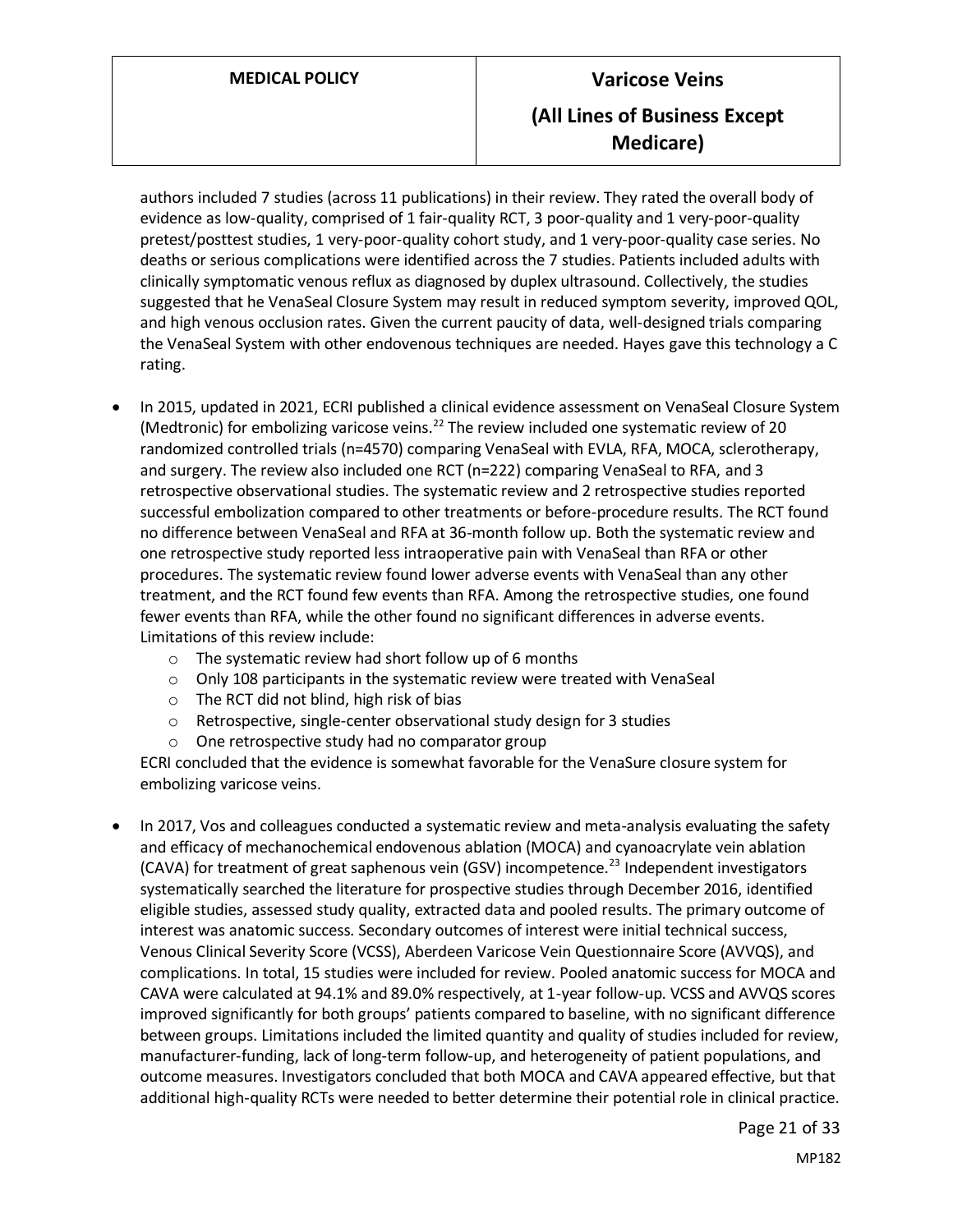*Randomized Controlled Trials (RCTs)*

- In 2018, Gibson and colleagues published results at 2-year follow-up from an RCT comparing the safety and efficacy of cyanoacrylate embolization (CAE) to radiofrequency ablation (RFA) for the treatment of incompetent great saphenous veins.<sup>24</sup> In total, 222 patients were randomly assigned to receive either CAE (n=108) or RFA (n=114). Outcomes of interest included treatment success, VCSS, AVVQS and patient-reported quality of life. At 24-month follow-up, the complete closure rate was 95.3% in the CAE group and 94% in the RFA group. Symptoms and quality of life improved similarly in both groups. No clinically significant device- or procedure-related late adverse events were reported. Investigators conclude that both treatments produced statistically and clinically significant improvements in VCSS and quality of life measurements. Limitations include the study's small sample size, lack of long-term follow up, substantial loss to follow-up among both groups (26% in the RFA group and 19% in the CAE group), potential for confounding from patients' adjunctive treatment regimens, and author's conflicts of interest with VenaSeal's manufacturer.
- In 2015, Morrison et al. conducted a RCT to compare cyanoacrylate embolization (CAE) and radiofrequency ablation (RFA) for incompetent great saphenous veins (GSV).<sup>25</sup> A total of 222 subjects with symptomatic GSV incompetence were randomly assigned to receive CAE (n=108) or RFA (n=114). The primary outcome of interest was closure of the target vein at 3 months' follow-up. Secondary outcomes of interest included pain during vein treatment, extent of ecchymosis (bruising) at 3 days' follow-up, general and disease specific quality of life (QOL), and adverse events.

At 3 months' follow-up, the reported vein closure rates were 99% for CAE and 96% for RFA (no statistically significant difference). No statistically significant differences between groups were identified for the outcome of pain during vein treatment. Patients who underwent treatment with CAE had statistically significantly less ecchymosis in the treated region compared with RFA. Both groups reported similar rates for all other adverse events.

Strengths of this study included the randomized, controlled design using a comparator group. However, significant methodological limitations are present in the small sample size and short follow-up period. The authors concluded that CAE is non-inferior to RFA for the treatment of incompetent GSVs at 3 months follow-up; therefore, further studies of good methodological quality are required in order to establish the safety, effectiveness, and medical necessity of this treatment for varicose veins.

### *Nonrandomized Studies*

The evidence review identified an additional study by Bozkurt and colleagues (2016) that evaluated cyanoacrylate glue for the treatment of venous insufficiency.<sup>26</sup> The results of this study indicate cyanoacrylate adhesion may be a safe and effective endovenous ablation technique for varicose insufficiency. However, significant methodological limitations are present in the lack of randomization, small sample size, and short follow-up period. Therefore, further studies of good methodological quality are required to establish the efficacy, safety, and medical necessity of cyanoacrylate adhesives for treating varicose veins.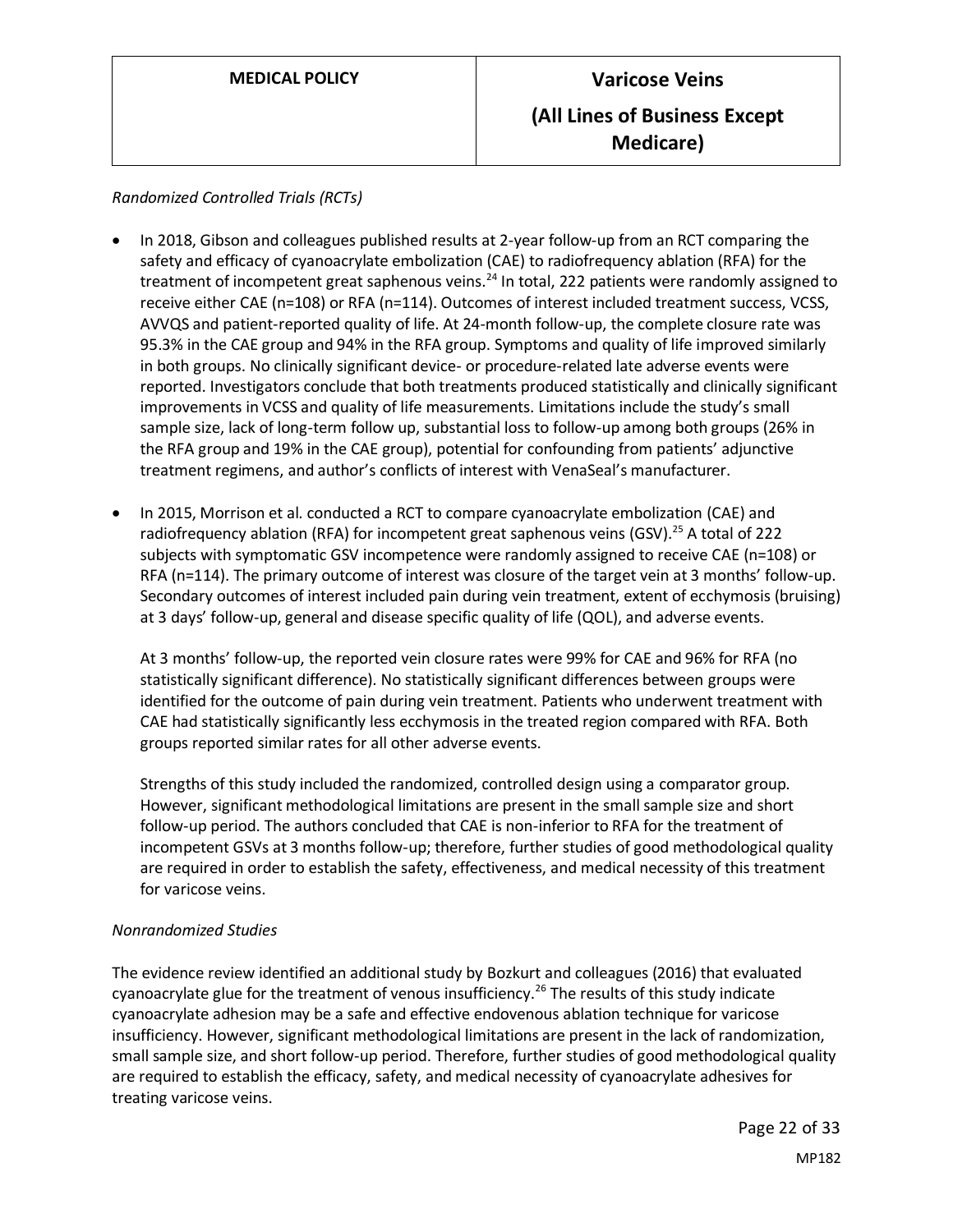### Transilluminated Powered Phlebectomy (TIPP)

#### *Randomized Controlled Trials*

In 2017, Yin and colleagues conducted an RCT comparing the efficacy of ultrasound-guided foam sclerotherapy plus great saphenous vein (GSV) high ligation (n =73) to stripping plus multi-stab avulsion or transilluminated powered phlebectomy (TIPP) of the great saphenous vein (n=90).<sup>27</sup> Follow-up was 12 months. Primary outcomes of interest included venous filling index, Venous Clinical Severity Score, and Aberdeen Varicose Vein Questionnaire Score, reflux recurrence rates and complication rates. Patients improved across all outcomes compared to baseline, and did not significantly differ between groups. Patient satisfaction, operating times and hospital costs were more favorable among patients receiving ultrasound guided foam sclerotherapy. Limitations included small sample size, lack of long-term followup, and loss to follow-up in the phlebectomy group (18%, n=74/90). While investigators concluded that ultrasound-guided foam sclerotherapy with GSV high ligation was a safe and effective treatment for severe lower extremity varicosis, authors also stated that larger RCTs with long-term follow-up were needed to validate results.

#### *Nonrandomized Studies*

Two recent retrospective studies evaluating the safety and efficacy of TIPP.<sup>28</sup> One study assessed 979 limbs and conducted multivariable logistic regression to evaluate the relationship between procedure type and complications, controlling for patient characteristics, severity of disease, pre-operative anticoagulation and post-operative compression.<sup>28</sup> Investigators found that Venous Clinical Severity Scores improved more with radiofrequency ablation (RFA) plus TIPP when compared to RFA alone (3.8 ± 3.4 vs. 3.2 ± 3.1, *p =* 0.018). No significant difference was reported between RFA plus TIPP versus RFA alone for deep venous thrombosis, asymptomatic endovenous heat-induced thrombosis or infection. Another study, assessing 1,034 patients at 12-year follow-up reported that all TUPP procedures were technically successful, with zero patients requiring conversion to hook stab phlebectomy, and few adverse events.<sup>29</sup> Limitations included the studies' retrospective design, the lack of data from more than one center, the lack of randomization, heterogenous patient populations, and the lack of a control group, all of which preclude a full determination of TIPP's true efficacy. Investigators from both studies concluded that TIPP appears to be a safe and effective procedure, either when used as an adjunct to RFA or alone.

# **CLINICAL PRACTICE GUIDELINES**

## American Venous Forum, Society for Vascular Surgery, American College of Phlebology, Society for Vascular Medicine, and International Union of Phlebology

The Guidelines Committee of the American Venous Forum (AVF) tasked a multi-organizational group with a joint review of the available evidence and requested guidelines recommendations regarding compression therapy after invasive treatment of superficial veins. In 2019, guidelines were published after a review and evaluation of the evidence base using GRADE methodology.<sup>30</sup>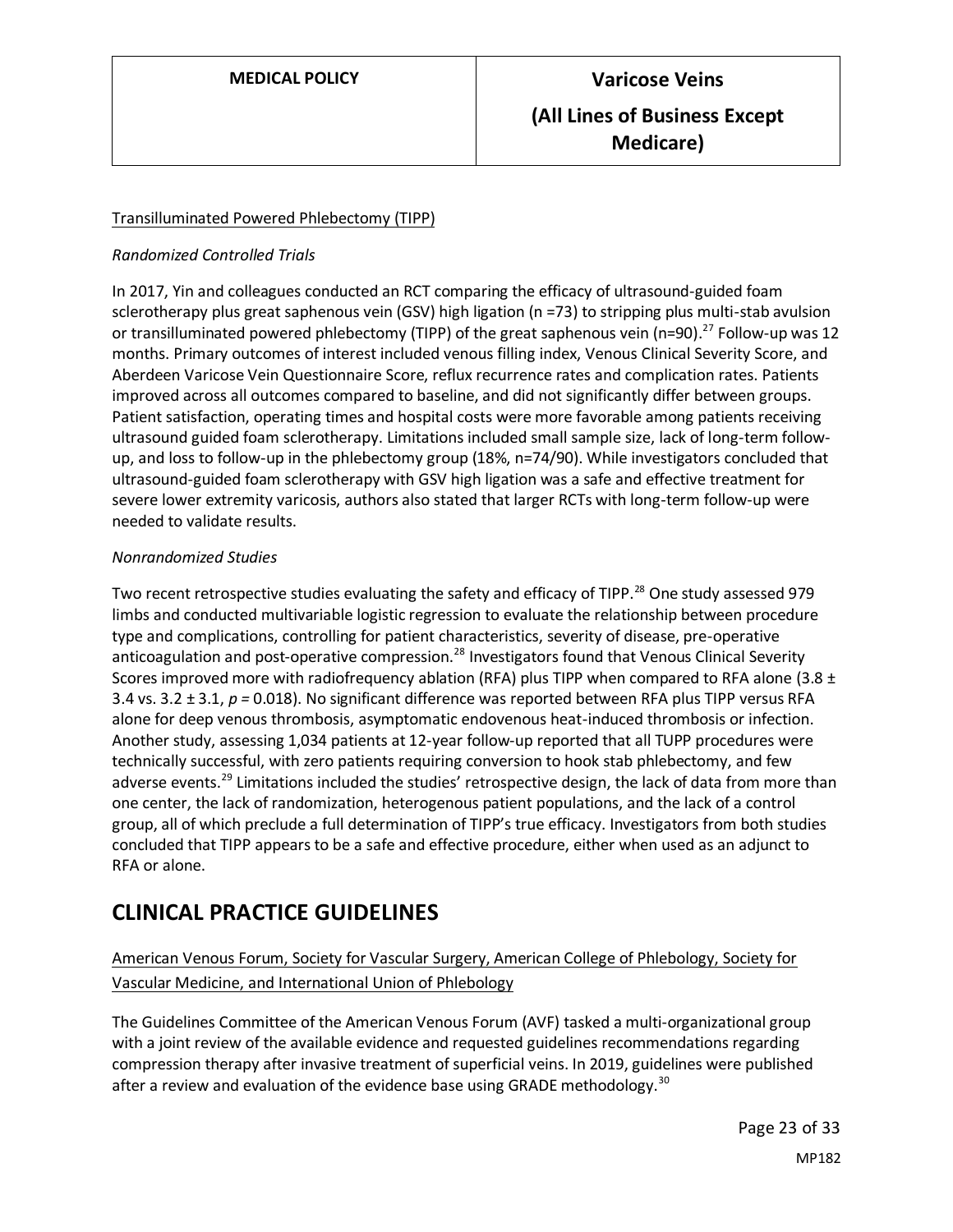#### Summary

Guideline 1.1: Compression after thermal ablation or stripping of the saphenous veins.

When possible, we suggest compression (elastic stockings or wraps) should be used after surgical or thermal procedures to eliminate varicose veins. [GRADE - 2; LEVEL OF EVIDENCE - C]

Guideline 1.2: Dose of compression after thermal ablation or stripping of the varicose veins.

If compression dressings are to be used postprocedurally in patients undergoing ablation or surgical procedures on the saphenous veins, those providing pressures >20 mm Hg together with eccentric pads placed directly over the vein ablated or operated on provide the greatest reduction in postoperative pain. [GRADE - 2; LEVEL OF EVIDENCE - B]

Guideline 2.1: Duration of compression therapy after thermal ablation or stripping of the saphenous veins.

In the absence of convincing evidence, we recommend best clinical judgment to determine the duration of compression therapy after treatment. [BEST PRACTICE]

Guideline 3.1: Compression therapy after sclerotherapy.

We suggest compression therapy immediately after treatment of superficial veins with sclerotherapy to improve outcomes of sclerotherapy. [GRADE - 2; LEVEL OF EVIDENCE - C]

Guideline 3.2: Duration of compression therapy after sclerotherapy.

In the absence of convincing evidence, we recommend best clinical judgment to determine the duration of compression therapy after sclerotherapy. [BEST PRACTICE]

Guideline 4.1: Compression after superficial vein treatment in patients with a venous leg ulcer.

In a patient with a venous leg ulcer, we recommend compression therapy over no compression therapy to increase venous leg ulcer healing rate and to decrease the risk of ulcer recurrence. [GRADE - 1; LEVEL OF EVIDENCE - B]

Guideline 4.2: Compression after superficial vein treatment in patients with a mixed arterial and venous leg ulcer.

In a patient with a venous leg ulcer and underlying arterial disease, we suggest limiting the use of compression to patients with ankle-brachial index exceeding 0.5 or if absolute ankle pressure is >60 mm Hg. [GRADE - 2; LEVEL OF EVIDENCE - C]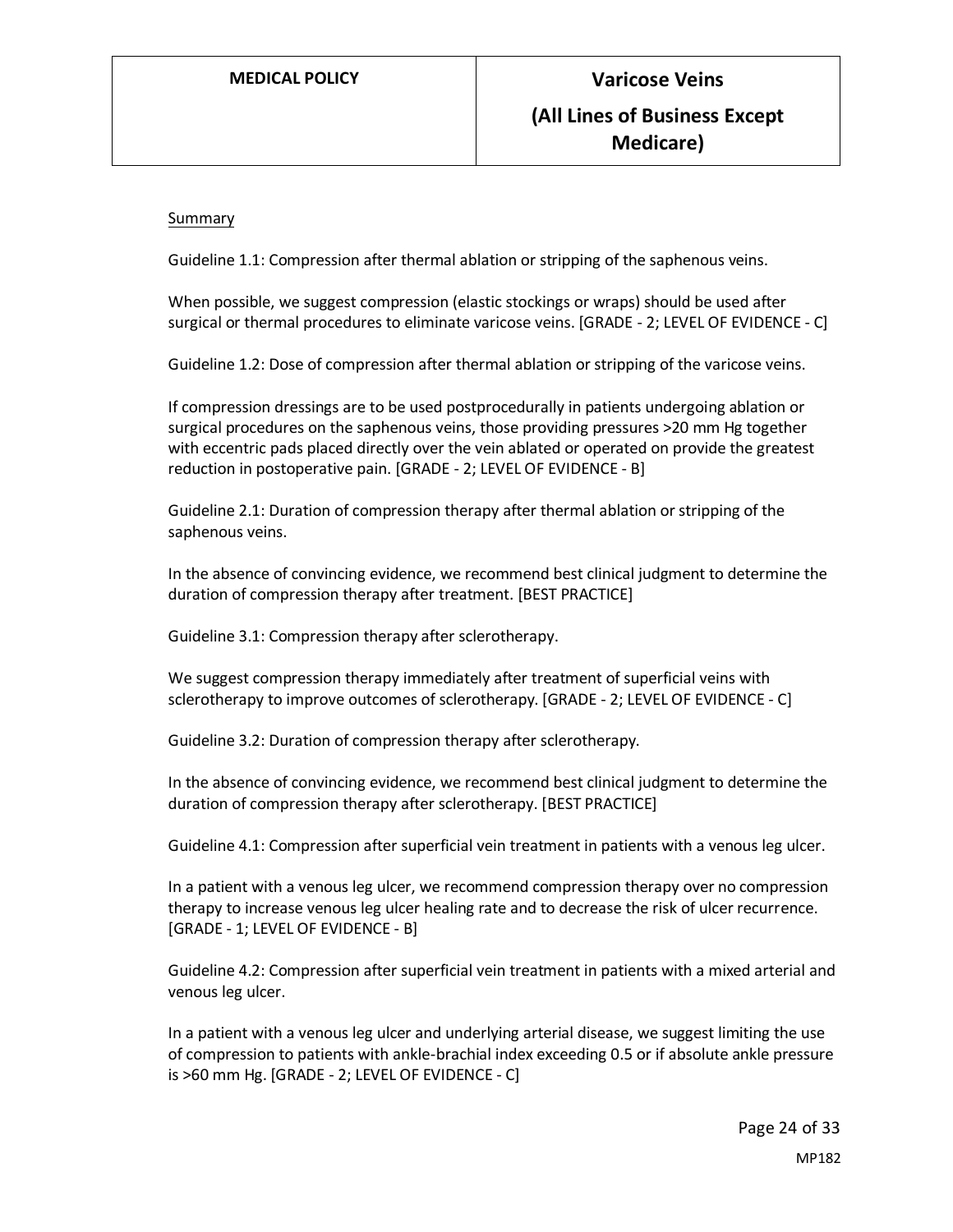#### Intersocietal Accreditation Commission (IAC)

In 2020, the Intersocietal Accreditation Commission (IAC) published the following standards and guidelines on vascular testing for accreditation. $31$ 

4.7.2B Lower Extremity Venous Duplex for Reflux

4.7.2.1B Transverse grayscale images without and with transducer compressions (when anatomically possible or not contraindicated) must be documented as required by the protocol and must include at a minimum:

- i. common femoral vein;
- ii. saphenofemoral junction;
- iii. proximal femoral vein
- iv. mid femoral vein;
- v. distal femoral vein
- vi. great saphenous vein;
- vii. popliteal vein;
- viii. small saphenous vein;
- ix. additional images to document areas of suspected reflux and as required by the protocol.

4.7.2.2B Spectral Doppler waveforms with the extremity(s) in a dependent position, demonstrating baseline flow and response to distal augmentation. If present, reflux duration of retrograde flow must be measured with calipers and documented as required by the protocol and must include at a minimum:

- i. common femoral vein;
- ii. saphenofemoral junction;
- iii. great saphenous vein at proximal thigh;
- iv. great saphenous vein at knee
- v. femoral vein mid-thigh
- vi. popliteal vein;
- vii. anterior accessory saphenous vein (when identified);
- viii. small saphenous vein at saphenopopliteal junction if visualized. If not visualized there, the small saphenous vein at the proximal calf must be documented;
- ix. Perforator vein waveforms in the setting of active or healed venous ulcers, as required by the protocol;
- x. Additional waveforms as required by the protocol.

4.7.2.3B Transverse grayscale images of diameter measurement must be documented as with the extremity(s) in a dependent position and must include at a minimum:

- i. saphenofemoral junction;
- ii. great saphenous vein at proximal thigh;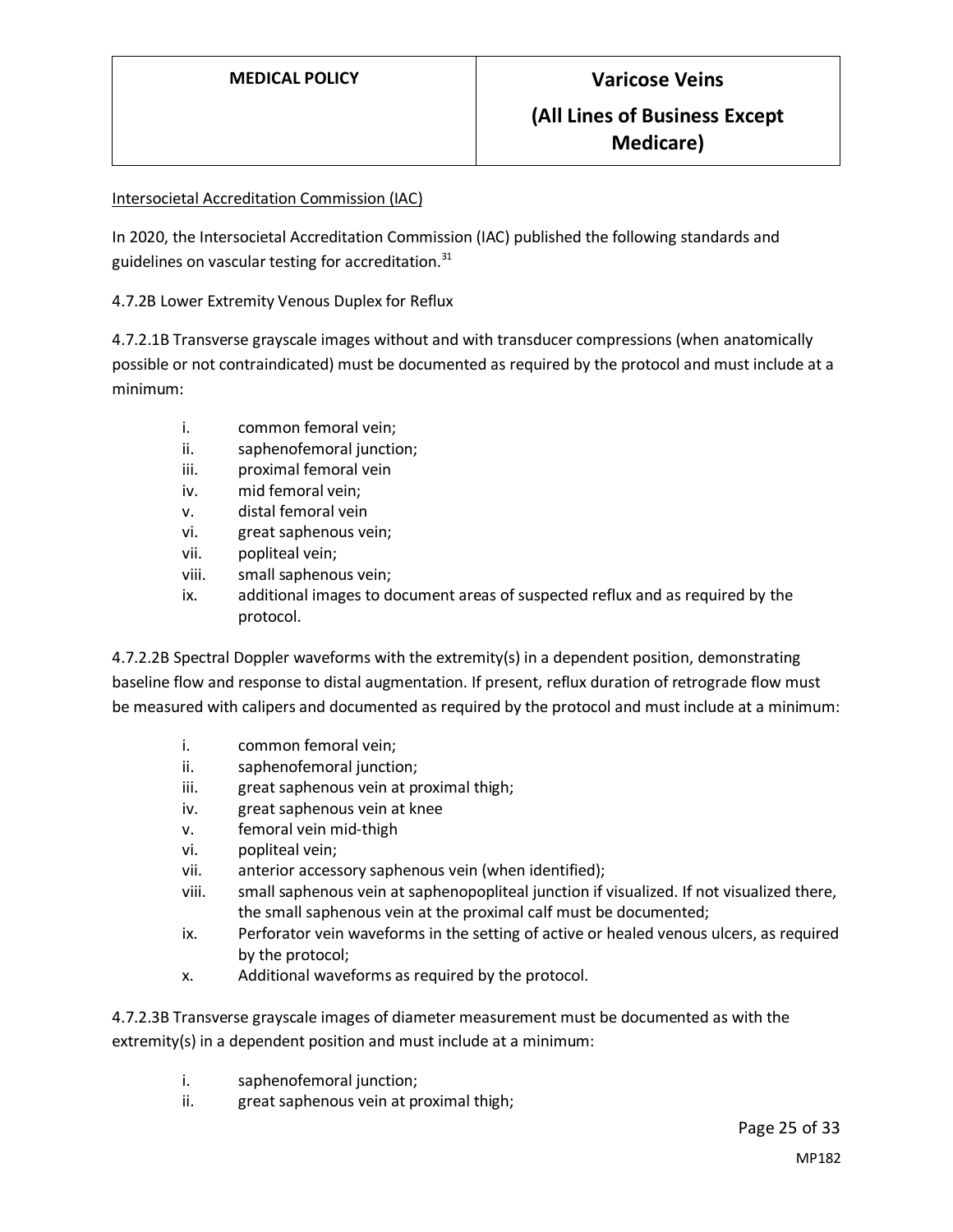- iii. great saphenous vein at knee;
- iv. anterior accessory saphenous vein (when identified);
- v. small saphenous vein at the saphenopopliteal junction if visualized. If not visualized there, the small saphenous vein at the proximal calf must be documented.

#### Society for Vascular Surgery/American Venous Forum (SVS/AVF)

The 2011 SVS/AVF evidence-based clinical practice guideline for the care of patients with varicose veins and associated venous disease gave the following recommendations:<sup>2</sup>

- Patients with varicose veins or more severe chronic venous diseases (CVDs), a complete history and detailed physical examination are complemented by duplex ultrasound scanning of the deep and superficial veins (GRADE 1A)
- Suggest compression therapy for patients with symptomatic varicose veins (GRADE 2C) but recommend against compression therapy as the primary treatment if the patient is a candidate for saphenous vein ablation (GRADE 1B)
- Recommend compression therapy as the primary treatment to aid healing of venous ulceration (GRADE 1B)
- To decrease the recurrence of venous ulcers, we recommend ablation of the incompetent superficial veins in addition to compression therapy (GRADE 1A)
- For treatment of the incompetent great saphenous vein, we recommend endovenous thermal ablation (RFA or laser) rather than high ligation and inversion stripping of the saphenous vein to the level of the knee (GRADE 1B)
- We recommend phlebectomy or sclerotherapy to treat varicose tributaries (GRADE 1B) and suggest foam sclerotherapy as an option for the treatment of the incompetent saphenous vein (GRADE 2C)
- We recommend against selective treatment of perforating vein incompetence in patients with simple varicose veins (CEAP class  $C_2$ ; GRADE 1B), but we suggest treatment of pathologic perforating veins (outward flow duration ≥500 ms, vein diameter ≥3.5 mm) located underneath healed or active ulcers (CEAP class  $C_5$ - $C_6$ ; GRADE 2B).

#### National Institute for Health and Care Excellence (NICE)

- The 2013 evidence-based NICE guideline for the diagnosis and management of varicose veins gave the following recommendations:<sup>32</sup>
	- Use duplex ultrasound to confirm the diagnosis of varicose veins and the extent of truncal reflux, and to plan treatment for people with suspected primary or recurrent varicose veins.
	- For people with confirmed varicose veins and truncal reflux:
		- o Offer endothermal ablation
		- $\circ$  If endothermal ablation is unsuitable, offer ultrasound-guided foam sclerotherapy
		- o If ultrasound-guided foam sclerotherapy is unsuitable, offer surgery
		- $\circ$  If incompetent varicose tributaries are to be treated, consider treating them at the same time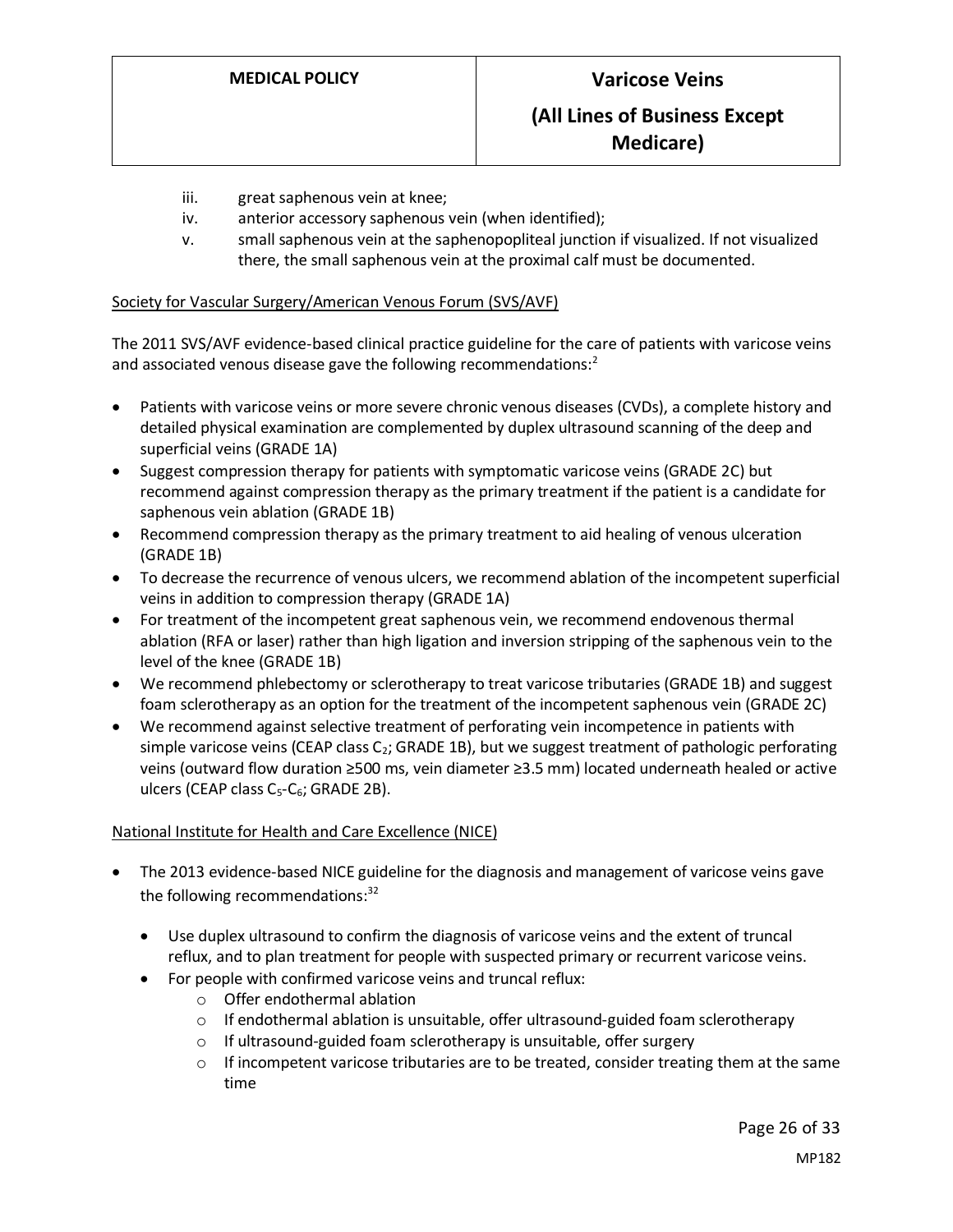- $\circ$  Do not offer compression hosiery to treat varicose veins unless interventional treatment is unsuitable
- $\circ$  Do not carry out interventional treatment for varicose veins during pregnancy other than in exceptional circumstances
- o Consider compression hosiery for symptom relief of leg swelling associated with varicose veins during pregnancy.
- In 2020, NICE published guidelines on cyanoacrylate glue occlusion for varicose veins. They gave the following recommendations: $33$ 
	- $\circ$  "Evidence on the safety and efficacy of cyanoacrylate glue occlusion for varicose veins is adequate to support the use of this procedure provided that standard arrangements are in place for clinical governance, consent and audit.
	- o The procedure should only be done by clinicians with appropriate training in this procedure and experience in the use of venous ultrasound."

#### American College of Radiology (ACR)

The 2009 (revised 2012) ACR evidence-based appropriateness criteria for the radiologic management of lower-extremity venous insufficiency gave the following recommendations:<sup>34</sup>

- Endoluminal laser or radiofrequency ablation or compression stocking therapy only for left small saphenous venous insufficiency resulting in intermittent pain and swelling without skin discoloration or ulceration
- Endoluminal laser or radiofrequency ablation for left great saphenous insufficiency with associated lower leg skin ulceration
- Compression stocking therapy only for symptomatic bilateral great saphenous venous insufficiency and large visible varicose veins during pregnancy
- Compression stocking therapy only for chronic left femoral venous thrombosis with left great saphenous venous insufficiency and lower-extremity swelling
- Compression stocking therapy only, endoluminal laser ablation, or endoluminal radiofrequency therapy for symptomatic bilateral great saphenous venous insufficiency with remote history of deep venous thrombosis with no residual thrombus present
- Endoluminal laser or radiofrequency therapy for right great saphenous venous insufficiency status post vein stripping 1 year ago with persistent lower-extremity swelling and reflux is noted in the below-knee greater saphenous vein measuring up to 5 mm.

# <span id="page-26-0"></span>**POLICY SUMMARY**

There is sufficient evidence to support the treatment of certain symptomatic varicose veins and chronic venous insufficiency using ligation, phlebectomy, ablation (laser or radiofrequency), and sclerotherapy. The evidence also supports that these treatments improve a patient's function and instrumental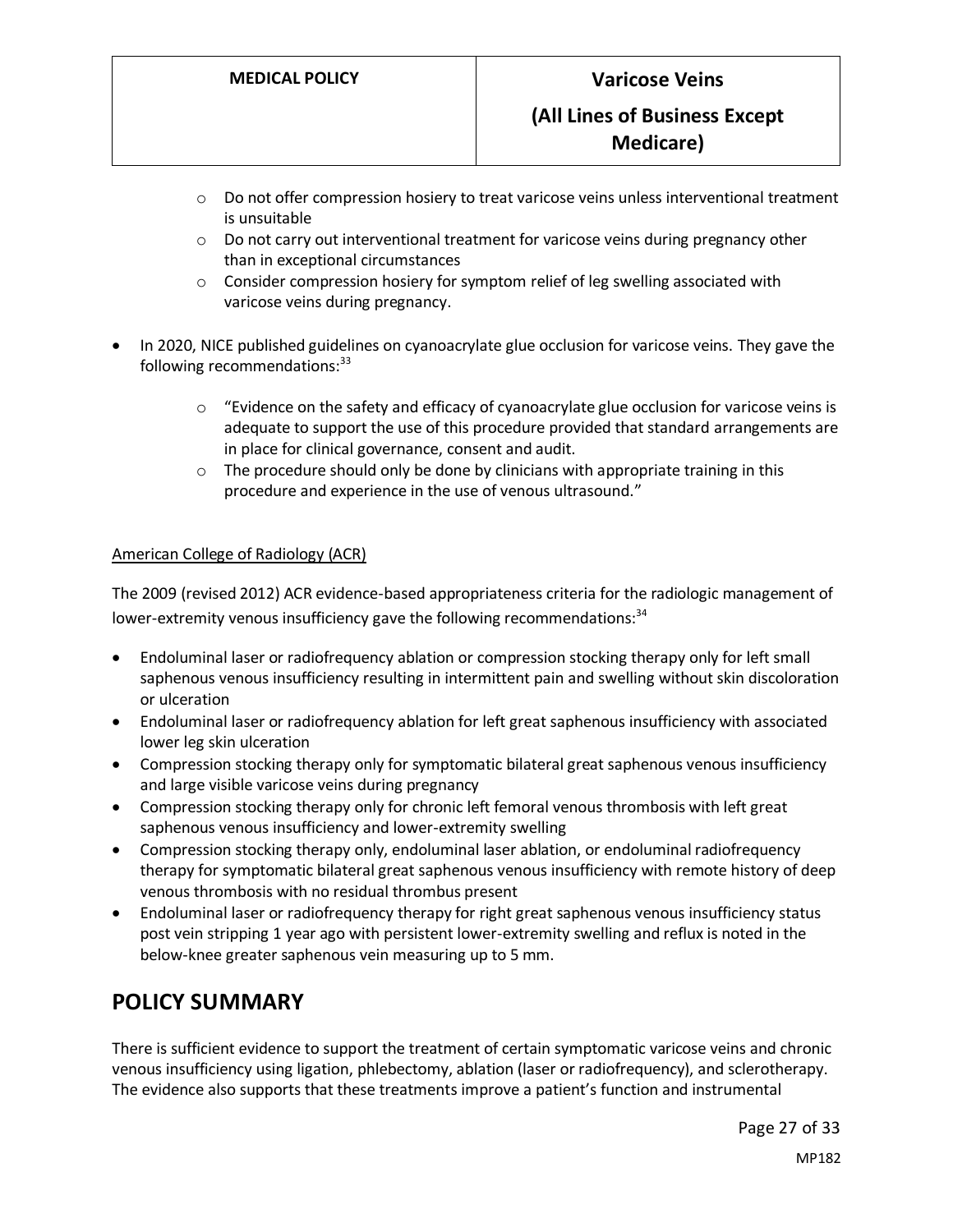activities of daily living. Endovascular embolization with a cyanoacrylate adhesive has similar efficacy to but is more costly than standard treatment and therefore is considered not medically necessary for treating chronic venous insufficiency or varicose veins.

There is insufficient evidence to support the use of mechanochemical endovenous ablation or cryoablation to treat varicose veins. Further studies of good methodological quality are required to establish the safety, efficacy, and superiority of these treatments over standard therapies such as ligation, ablation, and sclerotherapy. Therefore, mechanochemical endovenous ablation, cryoablation, or endovascular embolization with a cyanoacrylate adhesive to treat varicose veins is considered investigational.

# **INSTRUCTIONS FOR USE**

Company Medical Policies serve as guidance for the administration of plan benefits. Medical policies do not constitute medical advice nor a guarantee of coverage. Company Medical Policies are reviewed annually and are based upon published, peer-reviewed scientific evidence and evidence-based clinical practice guidelines that are available as of the last policy update. The Companies reserve the right to determine the application of Medical Policies and make revisions to Medical Policies at any time. Providers will be given at least 60-days notice of policy changes that are restrictive in nature.

The scope and availability of all plan benefits are determined in accordance with the applicable coverage agreement. Any conflict or variance between the terms of the coverage agreement and Company Medical Policy will be resolved in favor of the coverage agreement.

# **REGULATORY STATUS**

### U.S. Food and Drug Administration (FDA)

Several devices and drugs have been approved for the treatment of varicose veins by the U.S. FDA under the premarket approval (PMA) or 510(k) premarket notification process. This list is not all inclusive. See the FDA PMA or 510(k) databases for further information.

### **Devices**

| Device &<br>Manufacturer                                                          | <b>Indications for Use</b>                                                                                                                                                                                                    |  |  |
|-----------------------------------------------------------------------------------|-------------------------------------------------------------------------------------------------------------------------------------------------------------------------------------------------------------------------------|--|--|
| ClariVein <sup>®</sup> Infusion<br>Catheter by<br>Vascular Insights <sup>35</sup> | The ClariVein® IC is indicated for infusion of physician specified agents in<br>peripheral vasculature.                                                                                                                       |  |  |
| <b>ERBECRYO 2</b><br>Cryosurgical Unit by<br>ERBE USA, Inc. <sup>36</sup>         | The ERBECRYO 2 Cryosurgical Unit and Accessories are intended for<br>devitalization (destruction) of tissue during surgical procedures by the<br>application of extreme cold and for removal of foreign bodies, mucous plugs, |  |  |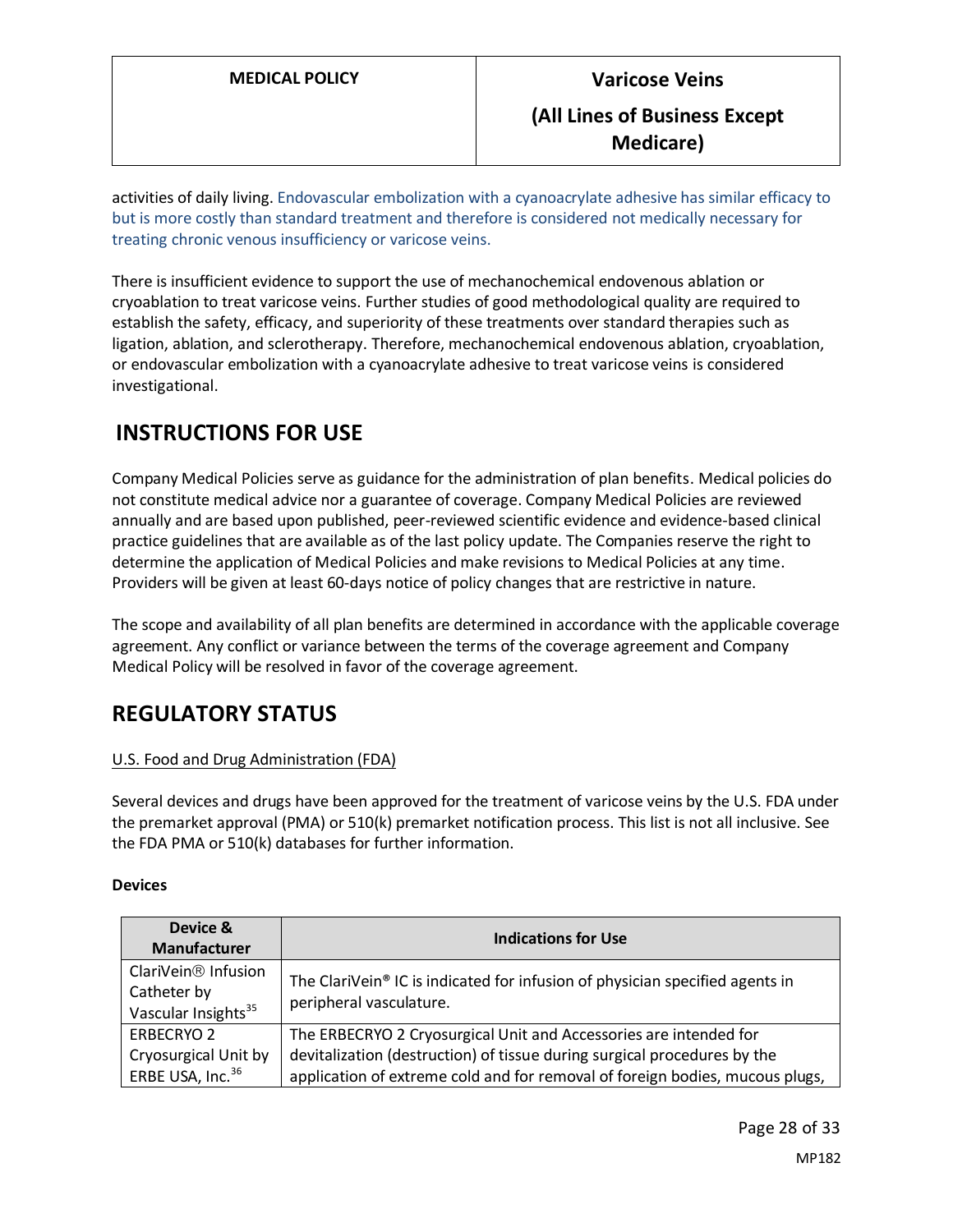# **MEDICAL POLICY Varicose Veins**

# **(All Lines of Business Except Medicare)**

|                                  | necrotic tissue, and tissue biopsy by cryoadhesion. Including, but not limited<br>to, varicose veins of the lower limbs (cryo stripping). |
|----------------------------------|-------------------------------------------------------------------------------------------------------------------------------------------|
| Diomed Surgical                  | The Diomed Delta 15 and Diomed Delta 30 Lasers are intended for use in                                                                    |
| Laser and                        | delivering up to 15 or up to 30 Watts, respectively, of continuous wave or                                                                |
| Endovenous Laser                 | pulsed radiation to a flexible optical fiber or spot handpiece for use in                                                                 |
| Therapy (EVLT)                   | ablation, incision, excision, coagulation and vaporisation of soft tissues in                                                             |
| Procedure Kit by                 | open and endoscopic surgical procedures, including EndoVenous Laser                                                                       |
| Diomed, Ltd. <sup>37</sup>       | Treatment (EVLT).                                                                                                                         |
| VNUS                             | The VNUS Radiofrequency Generator is intended for use with VNUS                                                                           |
| Radiofrequency                   | radiofrequency devices intended for vessel and tissue coagulation. The                                                                    |
| <b>Generator by VNUS</b>         | specified predicate devices are indicated for "coagulation of blood vessels in                                                            |
| Medical                          | patients with superficial vein reflux" (VNUS Closure System), and "vessel and                                                             |
| Technologies, Inc. <sup>38</sup> | tissue coagulation" (VNUS Vessel and Tissue Coagulation System).                                                                          |
| TriVex System™ by                | The TriVex System <sup>™</sup> is indicated for use in ambulatory phlebectomy                                                             |
| LeMaitre Vascular                | procedures for the resection and ablation of varicose veins.                                                                              |
| (formerly Smith &                |                                                                                                                                           |
| Nephew $)^{39}$                  |                                                                                                                                           |

## **Drugs**

| Product &<br>Manufacturer                                                                                       | <b>Indications for Use</b>                                                                                                                                                                                                                                                                                                                                                                        | <b>Contraindications for Use</b>                                                                                                                                    |
|-----------------------------------------------------------------------------------------------------------------|---------------------------------------------------------------------------------------------------------------------------------------------------------------------------------------------------------------------------------------------------------------------------------------------------------------------------------------------------------------------------------------------------|---------------------------------------------------------------------------------------------------------------------------------------------------------------------|
| Varithena <sup>™</sup> by<br>Biocompatabil<br>ities Inc.<br>(formerly<br>Varisolve <sup>™</sup> ) <sup>40</sup> | Varithena <sup>™</sup> (polidocanol injectable foam) is a<br>sclerosing agent indicated for the treatment of<br>incompetent great saphenous veins, accessory<br>saphenous veins and visible varicosities of the<br>great saphenous vein system above and below the<br>knee. Varithena™ improves the symptoms of<br>superficial venous incompetence and the<br>appearance of visible varicosities. | Known allergy to<br>$\bullet$<br>polidocanol<br>Acute thromboembolic<br>$\bullet$<br>disease                                                                        |
| Asclera <sup>™</sup> by<br>Merz North<br>America, Inc. <sup>41</sup>                                            | Asclera <sup>™</sup> (polidocanol) is a sclerosing agent<br>indicated to treat uncomplicated spider veins<br>(varicose veins ≤1 mm in diameter) and<br>uncomplicated reticular veins (varicose veins 1 to<br>3 mm in diameter) in the lower extremity. It has<br>not been studied in larger varicose veins > 3 mm<br>in diameter.                                                                 | Known allergy to<br>polidocanol<br>Acute thromboembolic<br>disease                                                                                                  |
| VenaSeal<br>Closure<br>System by<br>Covidien<br>LLC. <sup>42</sup>                                              | The VenaSeal Closure System (VenaSeal system is<br>indicated for use in the permanent closure of<br>lower extremity superficial truncal veins, such as<br>the great saphenous vein (GSV), through<br>endovascular embolization with coaptation. The<br>VenaSeal system is intended for use in adults with                                                                                         | Separate use of the<br>$\bullet$<br>individual components of<br>the VenaSeal Closure<br>System is contraindicated.<br>These components must be<br>used as a system. |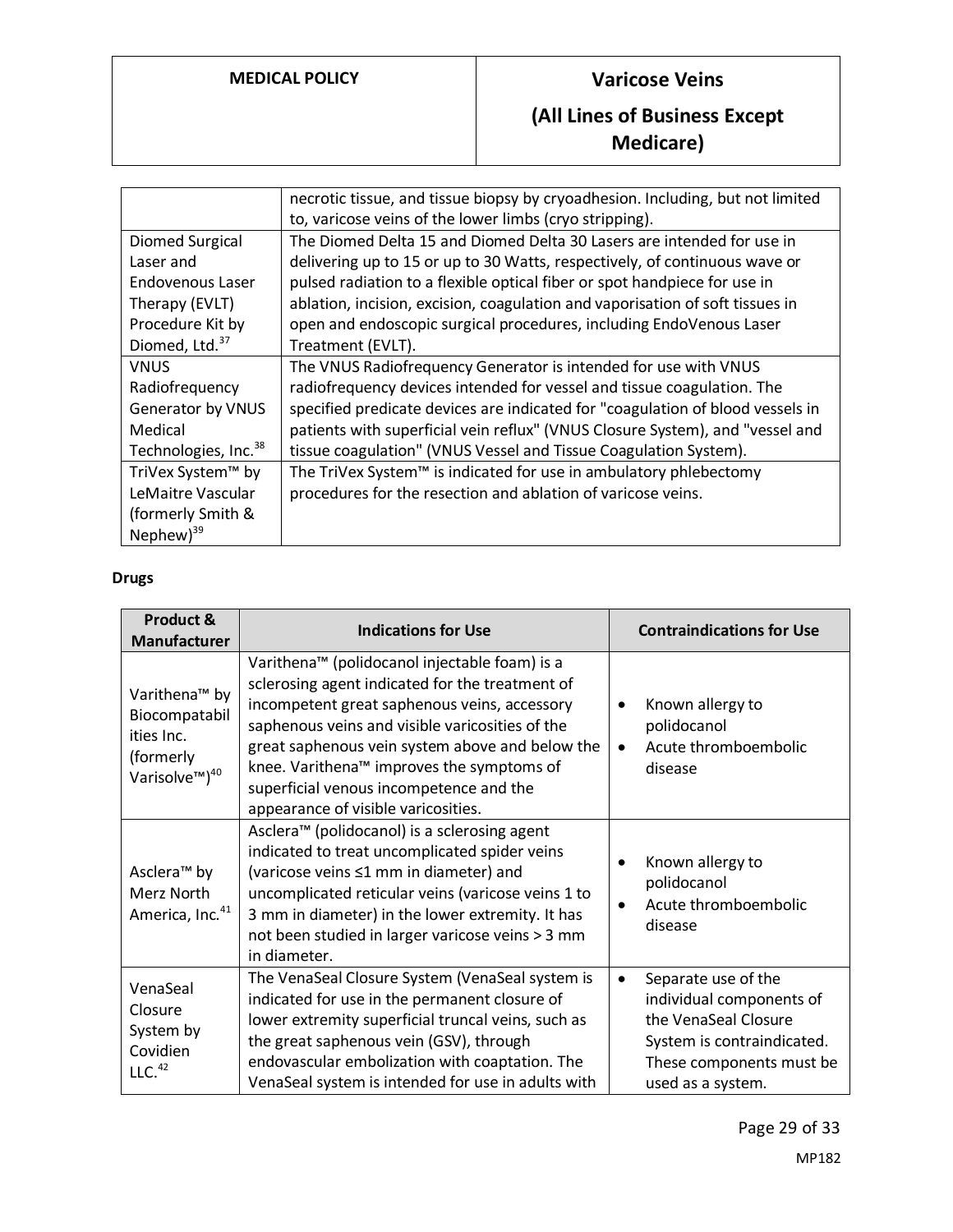# **MEDICAL POLICY Varicose Veins**

# **(All Lines of Business Except Medicare)**

| clinically symptomatic venous reflux as diagnosed<br>by duplex ultrasound (DUS). | $\bullet$ | The use of the VenaSeal<br>system is contraindicated<br>when any of the following<br>conditions exist: |                      |
|----------------------------------------------------------------------------------|-----------|--------------------------------------------------------------------------------------------------------|----------------------|
|                                                                                  |           | $\circ$                                                                                                | Previous             |
|                                                                                  |           |                                                                                                        | hypersensitivity     |
|                                                                                  |           |                                                                                                        | reactions to the     |
|                                                                                  |           |                                                                                                        | VenaSeal adhesive or |
|                                                                                  |           |                                                                                                        | cyanoacrylates;      |
|                                                                                  |           | $\circ$                                                                                                | Acute superficial    |
|                                                                                  |           |                                                                                                        | thrombophlebitis;    |
|                                                                                  |           | $\circ$                                                                                                | Thrombophlebitis     |
|                                                                                  |           |                                                                                                        | migrans;             |
|                                                                                  |           | $\circ$                                                                                                | Acute sepsis exists. |

### Mental Health Parity Statement

Coverage decisions are made on the basis of individualized determinations of medical necessity and the experimental or investigational character of the treatment in the individual case. In cases where medical necessity is not established by policy for specific treatment modalities, evidence not previously considered regarding the efficacy of the modality that is presented shall be given consideration to determine if the policy represents current standards of care.

# **REFERENCES**

- 1. UpToDate. Chronic Venous Disease (Beyond the Basics). Literature review current through: Jul 2020. | This topic last updated: Apr 22, 2019. [https://www.uptodate.com/contents/chronic](https://www.uptodate.com/contents/chronic-venous-disease-beyond-the-basics)[venous-disease-beyond-the-basics.](https://www.uptodate.com/contents/chronic-venous-disease-beyond-the-basics) Accessed 9/17/2021.
- 2. Gloviczki P, Comerota AJ, Dalsing MC, et al. The care of patients with varicose veins and associated chronic venous diseases: clinical practice guidelines of the Society for Vascular Surgery and the American Venous Forum. *J Vasc Surg.* 2011;53(5 Suppl):2s-48s.
- 3. Eklof B, Perrin M, Delis KT, Rutherford RB, Gloviczki P. Updated terminology of chronic venous disorders: the VEIN-TERM transatlantic interdisciplinary consensus document. *J Vasc Surg.*  2009;49(2):498-501.
- 4. National Institute for Health and Care Excellence (NICE). Subfascial Endoscopic Perforator Vein Surgery[. https://www.nice.org.uk/guidance/ipg59.](https://www.nice.org.uk/guidance/ipg59) Published 2004. Accessed 9/16/2021.
- 5. Hayes I. Comparative Effectiveness Of Endovenous Radiofrequency Ablation Versus Conventional Surgery For Symptomatic Varicose Veins: A Review Of Reviews. Oct 17, 2017. Annual Review: Dec 8, 2020[. https://evidence.hayesinc.com/report/dir.endoluminalvein568.](https://evidence.hayesinc.com/report/dir.endoluminalvein568) Accessed 9/1/2021.
- 6. Washington State Health Care Authority. Selected Treatments for Varicose Veins: Final Evidence Report. [https://www.hca.wa.gov/assets/program/varicose-veins-final-rpt-20170420.pdf.](https://www.hca.wa.gov/assets/program/varicose-veins-final-rpt-20170420.pdf) Published 2017. Accessed 9/1/2021.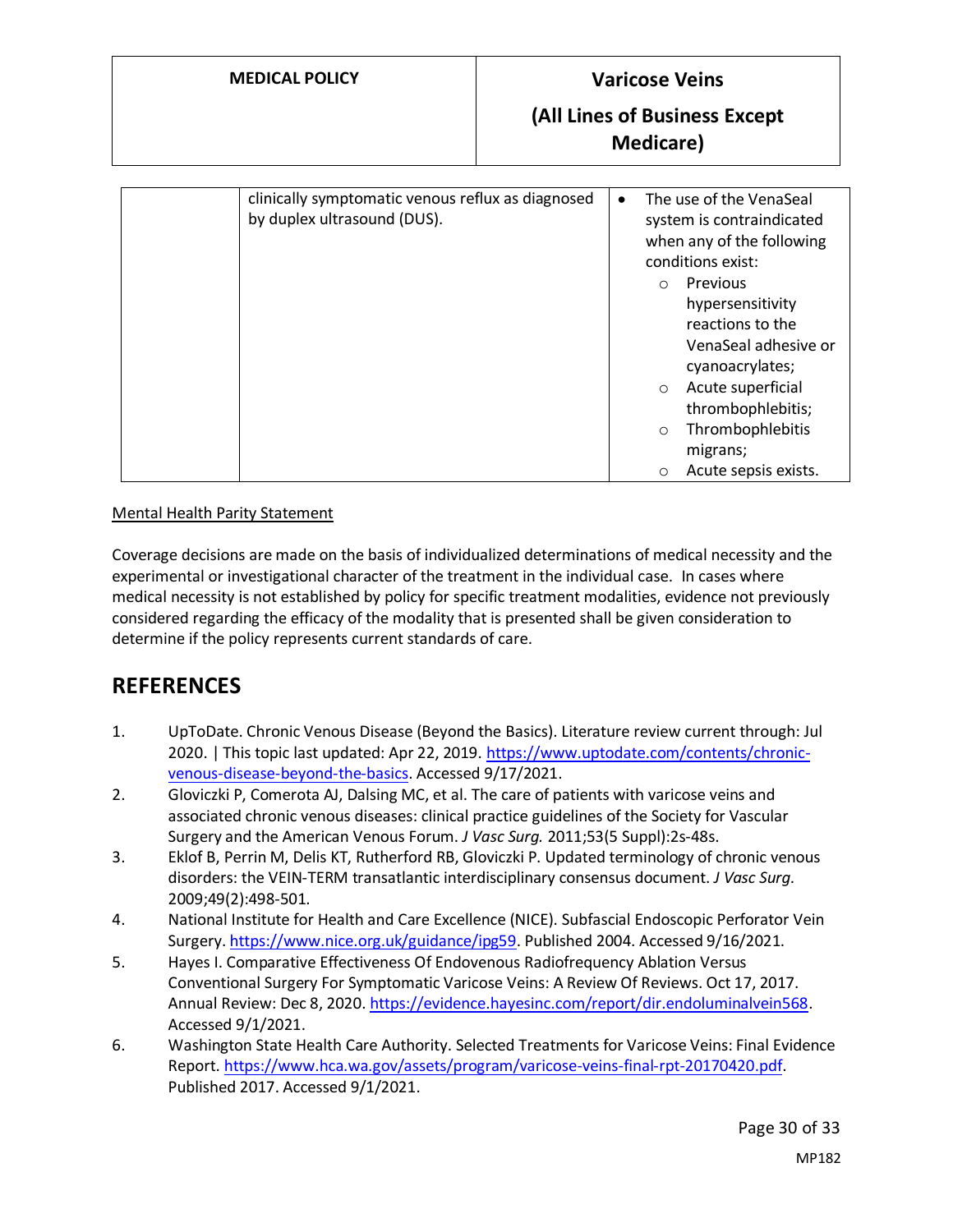- 7. Washington State Health Care Authority. Findings and Decision: Selected Treatments for Varicose Veins[. https://www.hca.wa.gov/assets/program/varicose-veins-final-findings-decision-](https://www.hca.wa.gov/assets/program/varicose-veins-final-findings-decision-20170519.pdf)[20170519.pdf.](https://www.hca.wa.gov/assets/program/varicose-veins-final-findings-decision-20170519.pdf) Published 2017. Accessed 9/16/2021.
- 8. He G, Zheng C, Yu MA, Zhang H. Comparison of ultrasound-guided endovenous laser ablation and radiofrequency for the varicose veins treatment: An updated meta-analysis. *Int J Surg.*  2017;39:267-275.
- 9. Hayes I. Comparative Effectiveness Of Endovenous Laser Therapy Versus Conventional Surgery For Symptomatic Varicose Veins: A Review Of Reviews. Sep 7, 2017. Annual Review: Dec 1, 2020. [https://evidence.hayesinc.com/report/dir.varicoseveinsreview4092.](https://evidence.hayesinc.com/report/dir.varicoseveinsreview4092) Accessed 9/1/2021.
- 10. ECRI. Varithena Injectable Foam (Boston Scientific Corp.) for Treating Varicose Veins. Updated 12/11/2020[. https://www.ecri.org/components/ProductBriefs/Pages/14454.aspx?tab=1.](https://www.ecri.org/components/ProductBriefs/Pages/14454.aspx?tab=1) Accessed 9/17/2021.
- 11. Hayes I. Health Technology Assessment. Polidocanol Endovenous Microfoam (Varithena) 1% For Treatment Of Varicose Veins. March 31, 2015. Reviewed Dec 2, 2020. [https://evidence.hayesinc.com/report/htb.varithena3187.](https://evidence.hayesinc.com/report/htb.varithena3187) Accessed 9/1/2021.
- 12. Boersma D, Kornmann VN, van Eekeren RR, et al. Treatment Modalities for Small Saphenous Vein Insufficiency: Systematic Review and Meta-analysis. *J Endovasc Ther.* 2016;23(1):199-211.
- 13. Nesbitt C, Bedenis R, Bhattacharya V, Stansby G. Endovenous ablation (radiofrequency and laser) and foam sclerotherapy versus open surgery for great saphenous vein varices. *Cochrane Database Syst Rev.* 2014(7):Cd005624.
- 14. Hayes I. Health Technology Assessment. Endovenous Mechanochemical Ablation (MOCA) (ClariVein Infusion Catheter, Nonthermal Vein Ablation System; Vascular Insights LLC) For Treatment Of Varicose Veins. June 30, 2017. Annual Review: Aug 15, 2019. ARCHIVED: Jul 29, 2020 - Report outdated. [https://evidence.hayesinc.com/report/htb.endovenous2554.](https://evidence.hayesinc.com/report/htb.endovenous2554) Accessed 9/1/2021.
- 15. Alozai T, Huizing E, Schreve M, et al. A systematic review and meta-analysis of mechanochemical endovenous ablation using Flebogrif for varicose veins: A summary of evidence. *Journal of Vascular Surgery: Venous and Lymphatic Disorders.* 2021. <https://www.sciencedirect.com/science/article/pii/S2213333X21002894>
- 16. Disselhoff BC, der Kinderen DJ, Kelder JC, Moll FL. Randomized clinical trial comparing endovenous laser with cryostripping for great saphenous varicose veins. *Br J Surg.*  2008;95(10):1232-1238.
- 17. Disselhoff BC, der Kinderen DJ, Kelder JC, Moll FL. Five-year results of a randomized clinical trial comparing endovenous laser ablation with cryostripping for great saphenous varicose veins. *Br J Surg.* 2011;98(8):1107-1111.
- 18. Balint IB, Bali O, Vargovics E, Simon E, Vizsy L. The Histological Changes of the Great Saphenous Vein at 2 Years after Cryosclerosis. *Vasc Specialist Int.* 2014;30(3):102-104.
- 19. Balint IB, Farics A, Vizsy L, et al. [Cryosclerosis. The forgotten endovenous cryoablation of the great saphenous vein. Mid-term results of a prospective comparative trial]. *Orv Hetil.*  2016;157(50):1994-2001.
- 20. Kim KY, Kim JW. Early experience of transilluminated cryosurgery for varicose vein with saphenofemoral reflux: review of 84 patients (131 limbs). *Ann Surg Treat Res.* 2017;93(2):98- 102.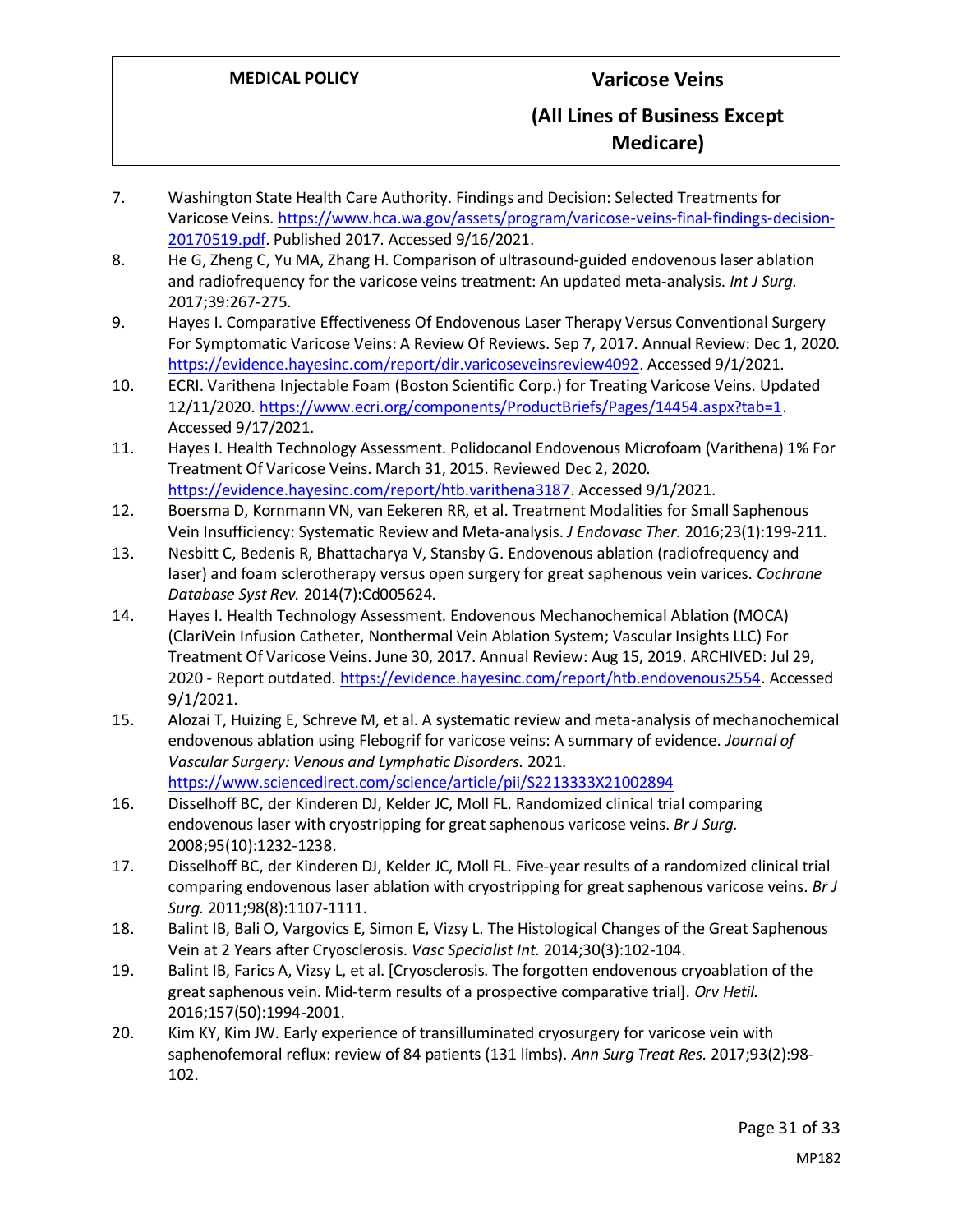- 21. Hayes I. Health Technology Assessment. Cyanoacrylate Embolization (VenaSeal Closure System) for the Treatment of Varicose Veins. October 31, 2019. Reviewed December 2, 2020. [https://evidence.hayesinc.com/report/htb.venaseal4673.](https://evidence.hayesinc.com/report/htb.venaseal4673) Accessed 9/16/2021.
- 22. ECRI. VenaSeal Closure System (Medtronic plc.) for Embolizing Varicose Veins. Updated 2/4/2021. [https://www.ecri.org/components/ProductBriefs/Pages/23490.aspx?tab=1.](https://www.ecri.org/components/ProductBriefs/Pages/23490.aspx?tab=1) Accessed 9/17/2021.
- 23. Vos CG, Ünlü Ç, Bosma J, van Vlijmen CJ, de Nie AJ, Schreve MA. A systematic review and metaanalysis of two novel techniques of nonthermal endovenous ablation of the great saphenous vein. *Journal of Vascular Surgery: Venous and Lymphatic Disorders.* 2017;5(6):880-896.
- 24. Gibson K, Morrison N, Kolluri R, et al. Twenty-four month results from a randomized trial of cyanoacrylate closure versus radiofrequency ablation for the treatment of incompetent great saphenous veins. *Journal of Vascular Surgery: Venous and Lymphatic Disorders.* 2018;6(5):606- 613.
- 25. Morrison N, Gibson K, McEnroe S, et al. Randomized trial comparing cyanoacrylate embolization and radiofrequency ablation for incompetent great saphenous veins (VeClose). *J Vasc Surg.*  2015;61(4):985-994.
- 26. Bozkurt AK, Yilmaz MF. A prospective comparison of a new cyanoacrylate glue and laser ablation for the treatment of venous insufficiency. *Phlebology.* 2016;31(1 Suppl):106-113.
- 27. Yin H, He H, Wang M, et al. Prospective randomized study of ultrasound-guided foam sclerotherapy combined with great saphenous vein high ligation in the treatment of severe lower extremity varicosis. *Annals of vascular surgery.* 2017;39:256-263.
- 28. Obi AT, Reames BN, Rook TJ, et al. Outcomes associated with ablation compared to combined ablation and transilluminated powered phlebectomy in the treatment of venous varicosities. *Phlebology.* 2016;31(9):618-624.
- 29. Lin PH, Matos JM, Chen A, et al. Treatment outcomes and lessons learned from transilluminated powered phlebectomy for varicose veins in 1034 patients. *Vascular and endovascular surgery.*  2016;50(4):277-282.
- 30. Lurie F, Lal BK, Antignani PL, et al. Compression therapy after invasive treatment of superficial veins of the lower extremities: Clinical practice guidelines of the American Venous Forum, Society for Vascular Surgery, American College of Phlebology, Society for Vascular Medicine, and International Union of Phlebology. *J Vasc Surg Venous Lymphat Disord.* 2019;7(1):17-28. <https://www.ncbi.nlm.nih.gov/pubmed/30554745>
- 31. Intersocietal Acreditation Commission. IAC Standards and Guidelines for Vascular Testing Accreditation. Published No 1, 2020. [https://www.intersocietal.org/vascular/standards/IACVascularTestingStandards2020.pdf.](https://www.intersocietal.org/vascular/standards/IACVascularTestingStandards2020.pdf) Accessed 9/1/2021.
- 32. National Institute for Health and Care Excellence (NICE). Varicose veins: diagnosis and management. Published July 24, 2013. [https://www.nice.org.uk/guidance/cg168.](https://www.nice.org.uk/guidance/cg168) Accessed 9/1/2021.
- 33. National Institute for Health and Care Excellence. Cyanoacrylate glue occlusion for varicose veins Interventional procedures guidance. Published March 4, 2020. [https://www.nice.org.uk/guidance/ipg670.](https://www.nice.org.uk/guidance/ipg670) Accessed 9/1/2021.